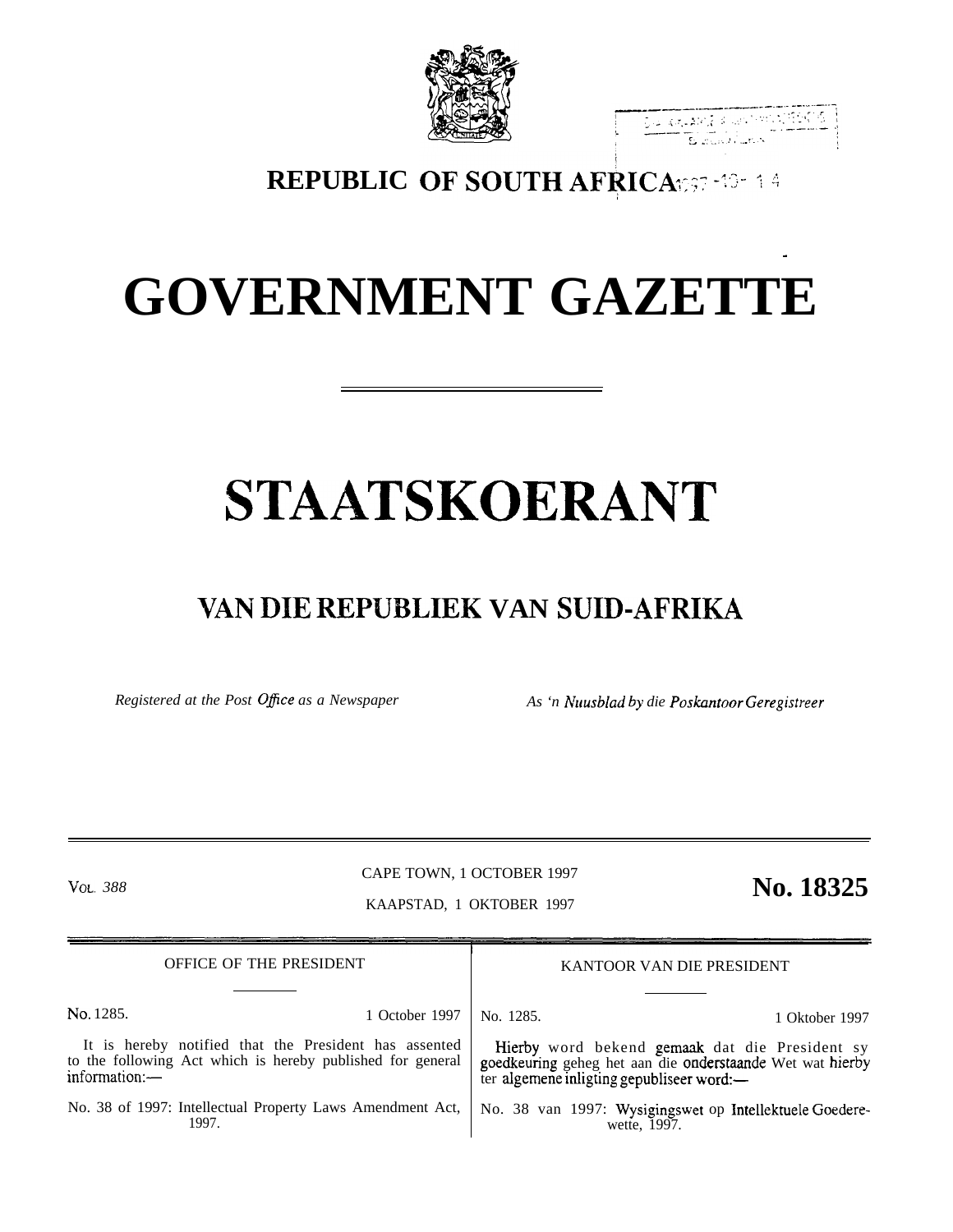**[**

Act No. 38. 1997 INTELLECTUAL PROPERTY LAWS AMENDMENT ACT, 1997

#### **GENERAL EXPLANATORY NOTE:**

**]** Words in bold type in square brackets indicate omissions from existing enactments.

> Words underlined with a solid line indicate insertions in existing enactments.

*(Afrikaans text signed by the President.) (Assented to 19 September 1997.)*

# **ACT**

To amend the Merchandise Marks Act, 1941, so as to substitute, to delete or to **amend certain definitions; to define certain expressions; to repeal the provisions relating to the unlawful tradhg in counterfeit goods in so far as these provisions are to be superseded by other envisaged legislation regarding the counterfeiting of goods; to adjust the powers of inspectors to enter and search premises and attach goods; to substitute or delete certain obsolete provisions and references; to delete a** provision imposing a burden of proof on an accused; to provide for a presumption **with respect to the offence of offering for sale or hire goods to which any false trade description is applied; and to adjust the provisions regarding penalties for offences;** to amend the Performers' Protection Act, 1967, so as to delete or to amend certain **definitions; to define certain expressions; to protect performances in countries which are members of the World Trade Organization; to lengthen the term of protection for performances to tifty years; to provide for all broadcasters; to adjust the provisions regarding penalties for offences; and to extend the application of the Act to performances which took place before its commencement to correspond with the Agreement on Trade Related Aspects of Intellectual Property Rights (the TRIPS Agreement); to amend the Patents Act, 1978, so as to define certain expressions; to amend or to substitute certain definitions; to clarify the provisions with respect to the payment of renewal fees, the priority dates of matter as opposed to patent claims, the principle of privilege regardhg communications by or to patent agents and the assessment of damages; to bring the Act in line with the** Trade Marks Act, 1993, the Designs Act, 1993, and the TRIPS Agreement; to **provide for the implementation of the Patent Cooperation Treaty in the event of South Africa's accession thereto; to effect a correction in the Afrikaans text; to repeal or amend certain obsolete provisions and references; and to amend the long title; to amend the Copyright Act, 1978, so as to substitute, to amend or to delete certain definitions; to elaborate the requirement that a work must exist in a material form to qualify for copyright; to adjust the term of copyright in a cinematography film and to extend the scope of copyright in computer programs in view of the TRIPS Agreement; to provide for all broadcasters; to amend the provisions relating to damages and other compensation for the infringement of copvright in order that it corresponds with the Trade Marks Ac6 1993, and the** Designs Act, 1993; and to substitute a certain word in the Afrikaans text; to amend **the Trade Marks Act, 1993, so as to amend the provisions regarding marks that may not be registered as trade marks and those regarding the protection of well-known trade marks to ensure compliance with the TRIPS Agreement and Article** *6ter* **of the Paris Convention; to effect a correction in the English text; to further regulate the relief for the infringement of registered trade marks; to pro~ide that the registrar must keep a list of emblems of convention countries and international organisations; and to replace an incorrect reference; to amend the** Designs Act, 1993, so as to define an expression; to delete a definition; to adjust the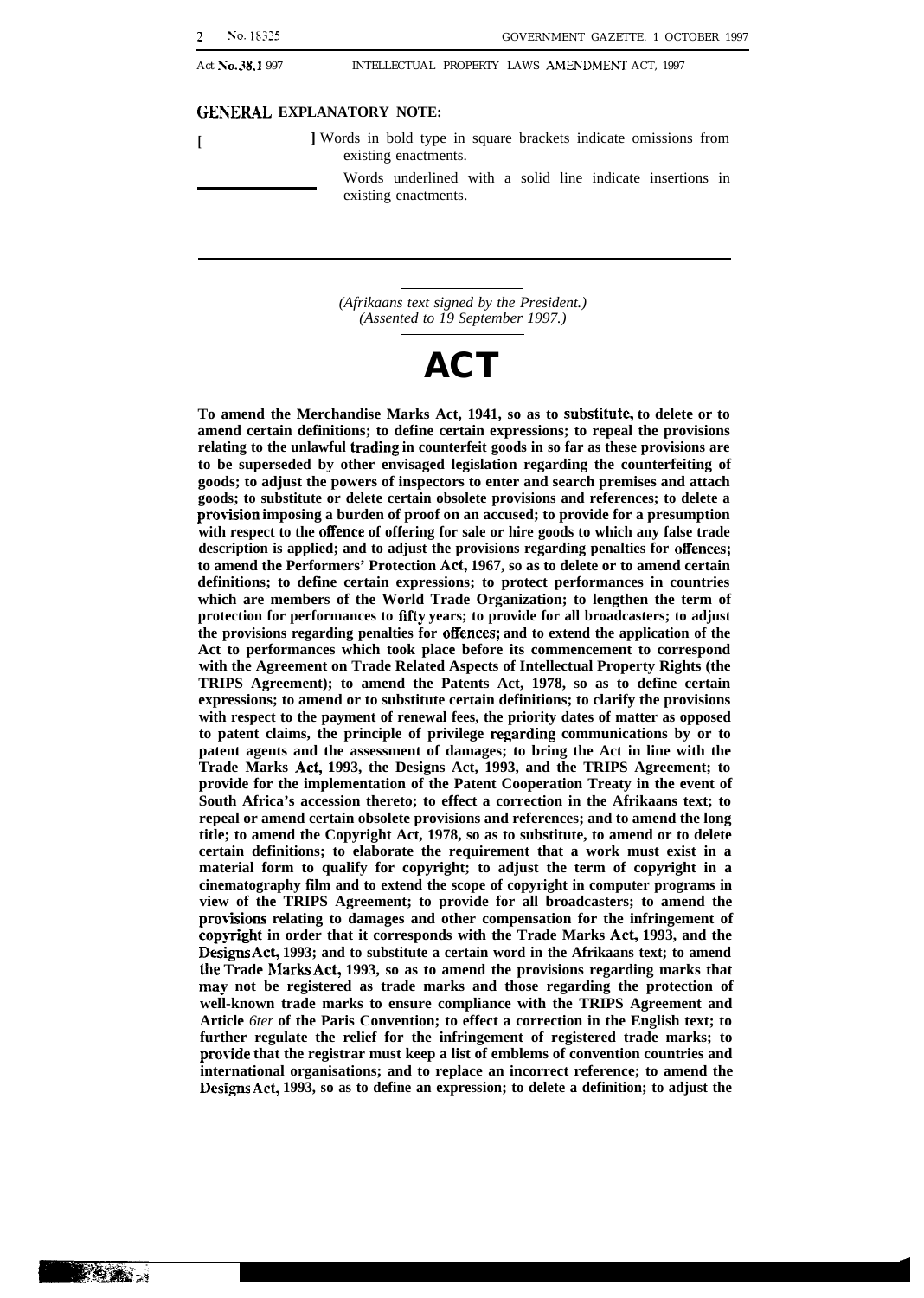Act No. 38.1997 INTELLECTUAL PROPERTY LAWS AMENDMENT ACT. 1997

**requirements for the registration of a design; to amend the provisions regarding the notification of registration and the certificate of registration; to adjust the pro~isions regardhtg compulsory Iicences in respect of certain registered designs and to further regulate the effect of the registration of a design and the amendment of an application for registration, and of a registration of a design, to ensure compliance with the TRIPS Agreement; and to correct or to clarify certain** provisions; and to provide for matters connected therewith.

**B** E IT ENACTED by the Parliament of the Republic of South Africa, as follows: follows:—

# **CONTENTS OF ACT**

Sections 1—18: Amendment of Merchandise Marks Act. 1941 Sections 19—25: Amendment of Performers' Protection Act, 1967 Sections 26—49: Amendment of Patents Act, 1978 Sections 50-58: Amendment of Copyright Act, 1978 Sections 59-68: Amendment of Trade Marks Act, 1993 Sections 69—79: Amendment of Designs Act, 1993 Section 80: Short title and commencement 10

# **Amendment of section 1 of Act 17 of 1941, as amended by section 1 of Act 39 of 19% section 1 of Act 47 of 1954 and section 1 of Act 54 of 1987**

**1.** Section 1 of the Merchandise Marks Act, 1941, is hereby amended—

| (a) by the substitution for the definition of "apply to" for the following definition:  |    |
|-----------------------------------------------------------------------------------------|----|
| " 'apply to' means emboss, impress, engrave, etch or print upon or 15                   |    |
| weave into or otherwise-                                                                |    |
| (a) work into or onto;                                                                  |    |
| (b) annex or affix to; or                                                               |    |
| $(c)$ incorporate in;":                                                                 |    |
| $(b)$ by the deletion of the definition of "bottle";                                    | 20 |
| $(c)$ by the insertion after the definition of "covering" of the following definitions: |    |
| " 'device' means any visual representation or illustration capable of                   |    |
| being reproduced upon a surface, whether by printing or otherwise;                      |    |
| 'document' means recorded information regardless of form or                             |    |

medium;"; 25 (d) by the substitution for the definition of "false trade description" of the following definition:

" "false trade description' means any trade description **[whether or not it consists of or includes a trade mark or part of a trade mark]** which is false in a material respect as regards the goods to which it is applied, 30 and includes every alteration of a trade description, whether by way of addition. effacement or otherwise, if that alteration makes the description false in a material respect;";

(e) by the deletion of the definition of *"Gazefte";*

*('* by the substitution for the definition of "inspector" of the following 35 definition: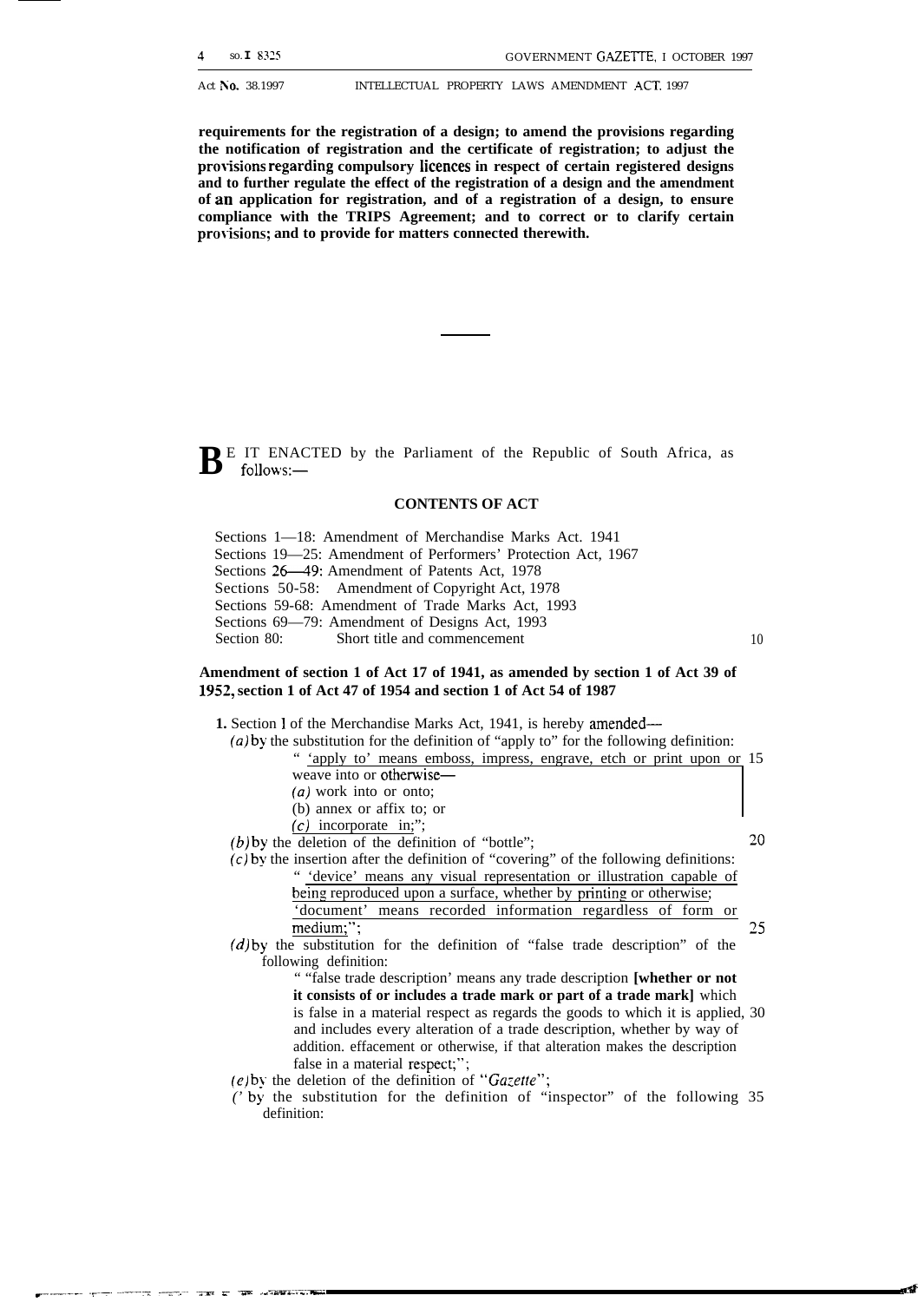"'inspector' means-

- (a) any member as defined in section 1 of the South African Police Se-mice Act, 1995 (Act No. 68 of 1995), of or above the rank of sergeant:
- $(b)$  the Commissioner for Customs and Excise or any officer as defined  $\vert 5 \rangle$ in section 1(1) of the Customs and Excise Act, 1964 (Act No. 91 of 1964);
- $(c)$  any officer appointed under section 3;";
- $(g)$  by the substitution for the definition of "Minister" of the following definition: " 'Minister' means the Minister of **[Economic Affairs and Technology, 10 or anv other Minister to whom the State President has assigned the** administration of this Act, or any other Minister acting on behalf of **any such Minister]** Trade and Industry;";
- (h) by the deletion of the definition of "police officer";
- $(i)$  by the insertion before the definition of "sell" of the following definition: 15 " 'premises' includes land, any building or structure. or any vehicle,
	- ship. boat *or* aircraft or other conveyance;";
- $(i)$  by the deletion of the definition of "Territory";

 $(k)$  by the substitution for the definition of "trade mark" of the following  $definition:$  20

> " 'trade mark' means a registered trade mark **[registered** *in* **the register** of trade marks kept under] as defined in section 2(1) of the [Patents, **Designs, Trade Marks and Copyright ACL 1916 (Act No. 9 of 1916), or the Patents, Designs, Trade Marks and Copyright Proclamation, 1923 (Proclamation No. 17 of 1923 of the Territory) or an 25 amendment thereofj** Trade Marks Act, 1993 (Act No. 194 of 1993)."; and

 $(1)$  by the deletion of the definition of "Union".

#### **Substitution of section 2 of Act 17 of 1941**

sold; or

**Since the Second Second Second Second Second Second Second Second Second Second Second Second Second Second Second Second Second Second Second Second Second Second Second Second Second Second Second Second Second Second S** 

**2.** The following section is hereby substituted for section 2 of the Merchandise Marks 30 Act. 1941:

## **"M'hat acts amount to applying trade description**

2.( 1 ) A person shall be deemed to apply a **[trade mark or]** trade description to goods who--

*(a)* applies it to the goods themselves; or 35

*I b)* applies it to any covering. label or reel in or with which the goods are

- *(c)* places, encloses or annexes the goods in, with or to any covering, label. reel or other thing to which that **[trade mark or]** trade description has been applied; or  $40$
- *Id*) uses in connection with the goods a [trade mark or] trade description in such manner as to be likely to lead to the belief that the goods are designated or described by that **[mark or]** description.

(2) Goods delivered in pursuance of an offer or request in which reference is made to a trade description contained in any sign, adver- 45 tisement. invoice, wine list, business letter, business paper or other commercial communication, shall, for the purposes of paragraph *(d)* of subsection (1), be deemed to be goods in connection with which that trade description is used.

[(3) **A person shall be deemed to forge a trade mark who- 50**

- *(a)* **without the assent of the registered proprietor of that trade mark makes that trade mark or a mark so nearly resembling it as to be likely to deceive; or**
- *(b)* **alters, adds to or effaces any genuine trade mark.**
- **(4) A person shall be deemed falsely to apply to goods a trade mark 55**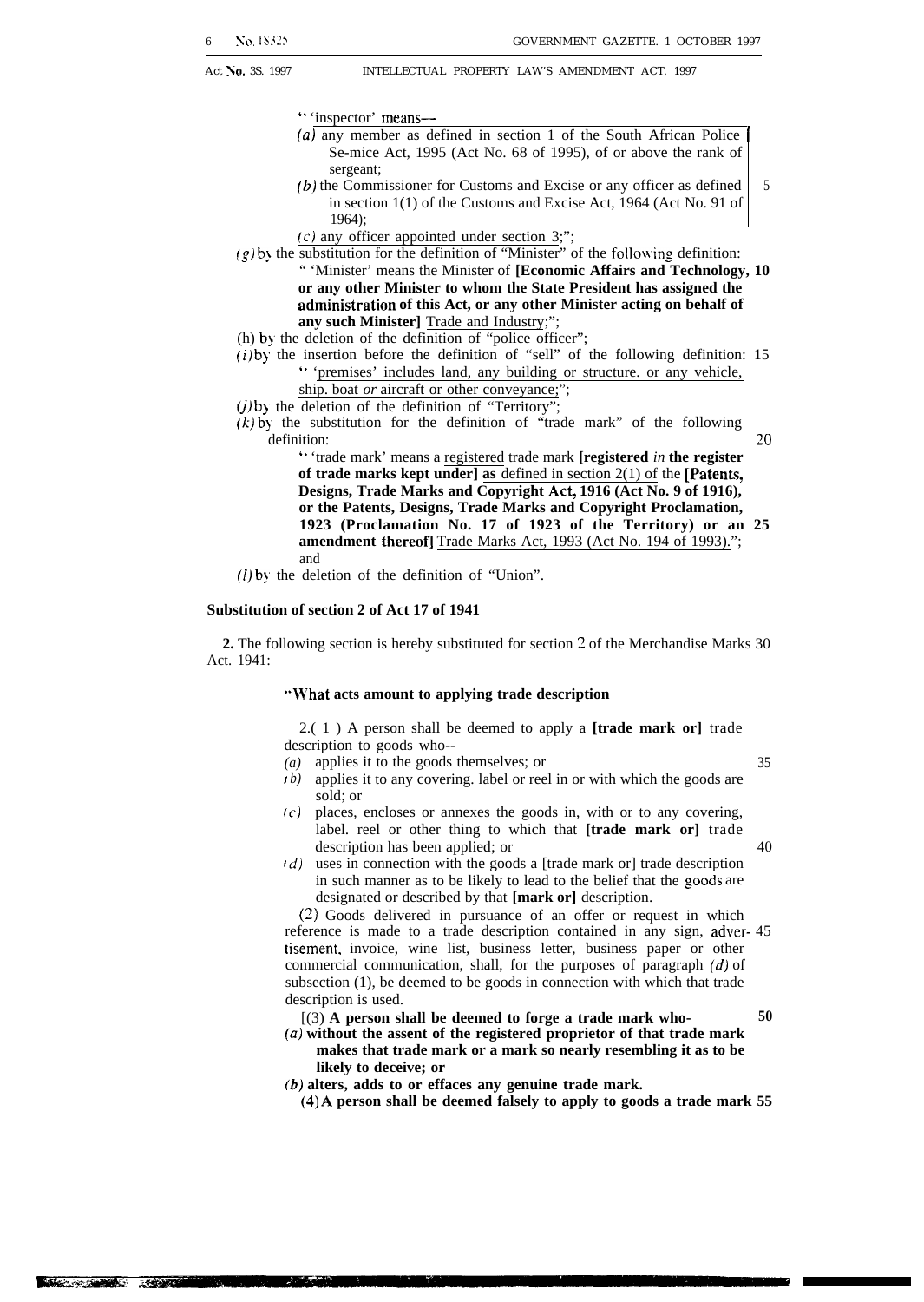**Weight and The Point** 

Act **No.** 38.1997 **INTELLECTUAL PROPERTY LAWS AMENDMENT ACT, 1997** 

# **who, without the assent of the registered proprietor of that trade mark, applies to goods that trade mark or a mark so nearly resembling it as to be likely to deceive.]**

**(5)** Any person who sells goods which having been used have been reconditioned, rebuilt or remade, whether in the **[Union]** Republic or 5 elsewhere, and which bear the trade mark of the original maker or seller of the goods, shall, unless there is applied to them in a conspicuous manner words stating clearly that the goods have been reconditioned, rebuilt or remade, as the case may be, be deemed to **[have falsely applied the said trade mark]** apply a false trade description to the goods. 10

(6) Any person who applies to goods any **[such]** word, name, letter, figure or mark, or arrangement or combination thereof, [whether consist. **ing of or including]** other than a trade mark **[or part of a trade mark or not],** as is likely to lead to the belief that the goods are the manufacture or merchandise of some person other than the person whose manufacture or 15 merchandise they really are, shall be deemed to apply a false description to the goods.".

#### **Substitution of section 3 of Act 17 of 1941**

3. The following section is hereby substituted for section 3 of the Merchandise Marks Act. 1941: **20**

#### **"Appointment of officers**

3. Subject to the laws governing the public service, the Minister may appoint such [inspectors] officers as he or she may deem necessary for carrying out the provisions of this Act.".

#### **Substitution of section 4 of Act 17 of 1941, as amended by section 2 of Act 47 of 1954 25**

4. The following section is hereby substituted for section 4 of the Merchandise Marks Act. 1941:

#### **"Powers of inspectors to enter and search premises and seize certain articles**

4.( 1) If an inspector suspects that an offence in terms of this Act has been 30 committed, is being or is likely to be committed or that preparations or arrangements for the commission of an offence in terms of this Act are being or are likely to be made on or in any premises (in this section referred to as the "alleged offence"), he or she may, on the authority of a warrant issued under subsection (3)- 35

- *(a)* enter the premises and search the premises or the person referred to in the warrant or the owner or person in control of the premises, and there make, subject to subsection (2), the enquiries he or she considers necessary;
- *[b)* examine any document or thing found on or in the premises, and make **40** copies of or make extracts from that document;
- (c) subject to subsection (2), request the owner or person in control of the premises or any person in whose possession or control that document or thing is, or who may reasonably be expected to have the necessary information, to furnish information regarding that document or thing;  $\vert$  45
- *(d)* seize for further examination or safe custody any document or thing on or in the premises which has a bearing on the alleged offence;
- (e) seal or otherwise safeguard any premises on or in which any document or thing which has a bearing on an alleged offence is found;
- (f) take the steps that he or she considers necessary to terminate or  $\vert 50 \rangle$ prevent the commission of an offence in terms of this Act.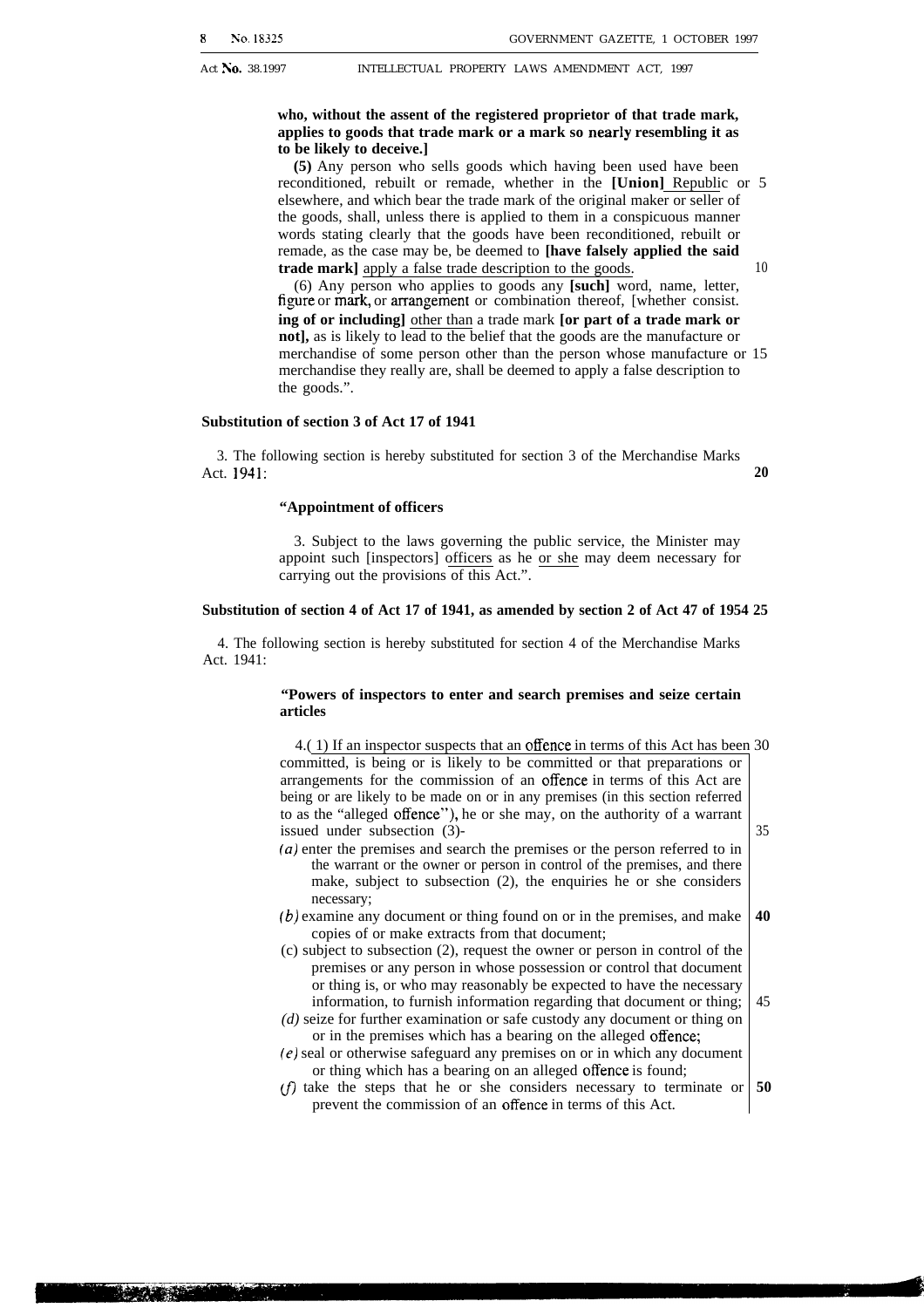Act No. 38.1997 INTELLECTUAL PROPERTY LAWS AMENDMENT .4 CT, 1997

| (2) An inspector requesting information from a person in terms of<br>subsection (1)(a) or $(c)$ or $(4)(a)$ shall, before so requesting information,<br>inform the person in a language that the person understands of—     |    |
|-----------------------------------------------------------------------------------------------------------------------------------------------------------------------------------------------------------------------------|----|
| $(a)$ the right to remain silent; and                                                                                                                                                                                       |    |
| $(b)$ the consequences of not remaining silent.                                                                                                                                                                             | 5  |
| $(3)$ (a) A warrant referred to in subsection (1) shall be issued by a                                                                                                                                                      |    |
| magistrate or a judge of a High Court, if it appears to the magistrate or judge<br>from information on oath or affirmation that there are reasonable grounds                                                                |    |
| for believing that $a$ document or thing that has a bearing on the alleged                                                                                                                                                  |    |
| offence-                                                                                                                                                                                                                    | 10 |
| (i) is or will be in the possession or under the control of any person or on<br>or in any premises within the area of jurisdiction of that magistrate or<br>judge; and                                                      |    |
| (ii) cannot reasonably be obtained otherwise.                                                                                                                                                                               |    |
| (b) The warrant shall specify which of the acts contemplated in                                                                                                                                                             | 15 |
| subsection (1)(a) to $(f)$ may be performed thereunder by the inspector to                                                                                                                                                  |    |
| whom it is issued.                                                                                                                                                                                                          |    |
| $(c)$ The warrant may be issued on any day and shall be of force until—<br>$(i)$ it is executed;                                                                                                                            |    |
| (ii) it is cancelled by the person who issued it or, if such person is not<br>available, by any person with similar authority;                                                                                              | 20 |
| (iii) the expiry of three months from the day of its issue; or                                                                                                                                                              |    |
| (iv) the purpose for which the warrant was issued no longer exists,                                                                                                                                                         |    |
| whichever may occur first.                                                                                                                                                                                                  |    |
| $(d)$ An inspector shall, immediately before commencing the execution of                                                                                                                                                    | 25 |
| the warrant-                                                                                                                                                                                                                |    |
| (i) identify himself or herself to the person referred to in the warrant or                                                                                                                                                 |    |
| the owner or person in control of the premises, if such person is<br>present;                                                                                                                                               |    |
| (ii) hand to such person a copy of the warrant or, if the person is not                                                                                                                                                     | 30 |
| present. affix that copy to a prominent place on the premises;                                                                                                                                                              |    |
| (iii) supply such person at his or her request with particulars regarding his                                                                                                                                               |    |
| or her authority to execute the warrant.                                                                                                                                                                                    |    |
| $(4)$ (a) Subject to paragraph (b) of this subsection and subsections (2) and                                                                                                                                               | 35 |
| $(5)$ to $(1 O)$ . any inspector may. without a warrant—<br>(i) enter any premises, if the person who is competent to do so consents                                                                                        |    |
| to that entry, and perform such of the acts contemplated in subsection                                                                                                                                                      |    |
| $(1)(a)$ to $(f)$ which the person who is competent to do so consents to; or                                                                                                                                                |    |
| (ii) enter any premises other than a private dwelling and perform any of<br>the acts contemplated in subsection $(1)(a)$ to $(j)$ , except the search of<br>any person, if there are reasonable grounds for believing that— | 40 |
| $(au)$ a warrant would be issued to the inspector under subsection (3) if<br>the inspector were to apply for that warrant; and                                                                                              |    |
| (bb) the delay in obtaining that warrant would defeat the purpose of                                                                                                                                                        |    |
| the entry.                                                                                                                                                                                                                  | 45 |
| $(b)$ An inspector shall, immediately before entering premises in                                                                                                                                                           |    |
| accordance with paragraph $(a)$ , identify himself or herself.                                                                                                                                                              |    |
| (c) Any acts performed by an inspector by virtue of paragraph $(a)(ii)$ will                                                                                                                                                |    |
| cease to have any legal effect unless a magistrate or a judge of a High Court<br>having jurisdiction in the area where the acts were performed, confirms                                                                    | 50 |
| those acts on the application of an inspector brought within 10 days of the                                                                                                                                                 |    |
| day on which those acts had been performed.                                                                                                                                                                                 |    |
| (5) An entry, search and seizure under this section shall be—                                                                                                                                                               |    |
| (a) conducted with strict regard to decency and order, including the                                                                                                                                                        |    |
| protection of a person's right to dignity, to freedom and security and to                                                                                                                                                   | 55 |
| privacy; and<br>$(b)$ executed by day unless the execution thereof by night is justifiable and                                                                                                                              |    |
| necessary.                                                                                                                                                                                                                  |    |
|                                                                                                                                                                                                                             |    |

.—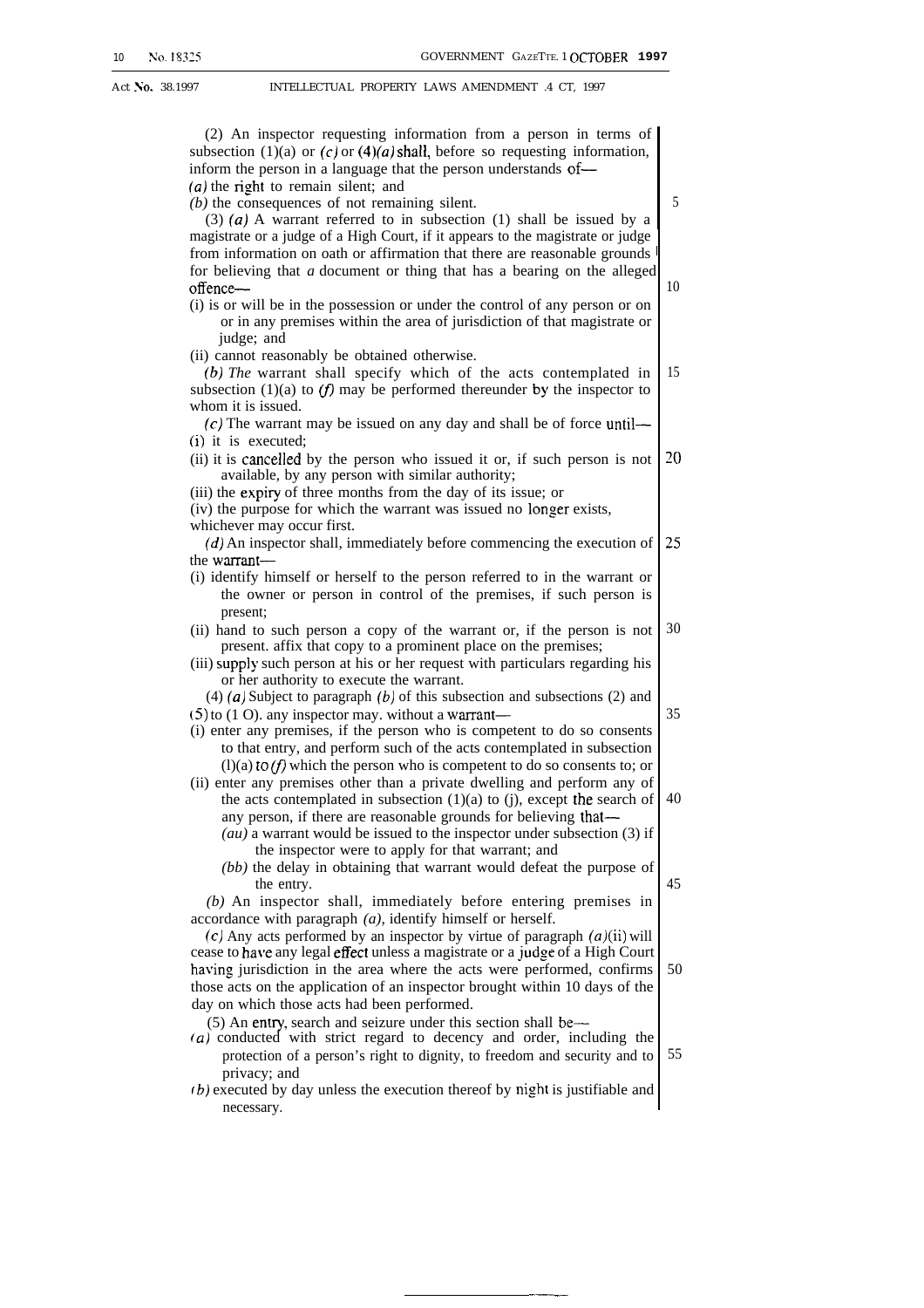# Act so. 38. 1997 **INTELLECTUAL PROPERTY LAW'S AMENDMENT ACT, 1997**

(6) The seizure of a document or thing under this section shall be effected by removing it from the premises concerned or, if that removal is not reasonably practicable. by sealing or otherwise safeguarding it on or in the premises.

(7) An inspector who may under this section enter and search any premises— 5

- (a) shall. immediately before the entry, audibly demand admission to the premises and make known the purpose of the entry and search, unless there are reasonable grounds for believing that a document or thing in respect of which the search occurs, may be destroyed. disposed of or tampered with if that admission is first demanded and that purpose is made known;
- *(b)* may use the force that is reasonably necessary to overcome resistance to the entry or search or the seizure of a document or thing under this section;
- (c) may utilize or request the assistance of any person to identify any document or thing which has a bearing on the alleged offence or to othemise conduct the entry or search or the seizure of any document or thing under this section.

(8) A person from whose possession or control a document has been removed under this section may, at his or her own expense and under the supervision of an inspector, make copies thereof or excerpts therefrom. Z()

 $(9)$  (a) An inspector who removes a document or thing from any premises under this section shall issue a receipt to the person who is the owner or in possession or in control thereof or, if that person is not present, affix it to a prominent place on the premises. -75

*(b)* If an inspector who is not a member of the South African Police Service removes a document or thing under this section. he or she shall forthwith hand it over to any member of that Police Service.

 $(10)$  (a) If. during the conduct of a search under this section, a person claims that a document or thing found on or in the premises contains privileged information and refuses the examination or removal of the document or thing, the inspector conducting the search shall, if he or she is of the opinion that the document or thing contains information which has a bearing on the alleged offence, request the registrar of the High Court which has jurisdiction or his or her delegate, to seize the document or thing for safe custody until a court of law has made a ruling on the question whether the information is privileged or not. **30 35**

*(b)* If that information is held not to be privileged, the document or thing concerned shall be available for inspection and testing or analysis under subsection  $(12)$ . 40

(11 ) Subject to subsections ( 12) to (15), any document or thing seized under this section shall be disposed of in accordance with the applicable provisions of the Criminal Procedure Act, 1977 (Act No. 51 of 1977), as if it has been seized in terms of that Act.

(12) Subject to subsection (10), a document or thing seized under this section shall—

(a) be open for inspection by any interested person during normal office hours;

 $(b)$  on request of any interested person, be made available for testing or analysis, if the person in whose custody the document or thing is kept or any inspector is satisfied, after taking into account the nature of the document or thing and of the testing or analysis, the purpose of the testing or analysis and the suitability of the person by whom the testing or analysis is to be conducted, that the request is reasonable. 50

 $(13)$  *(a)* If criminal proceedings are not instituted in connection with z document or thing seized under this section within a reasonable [ime aftel the seizure or, if it appears that the document or thing is not required ir

55

45

10

15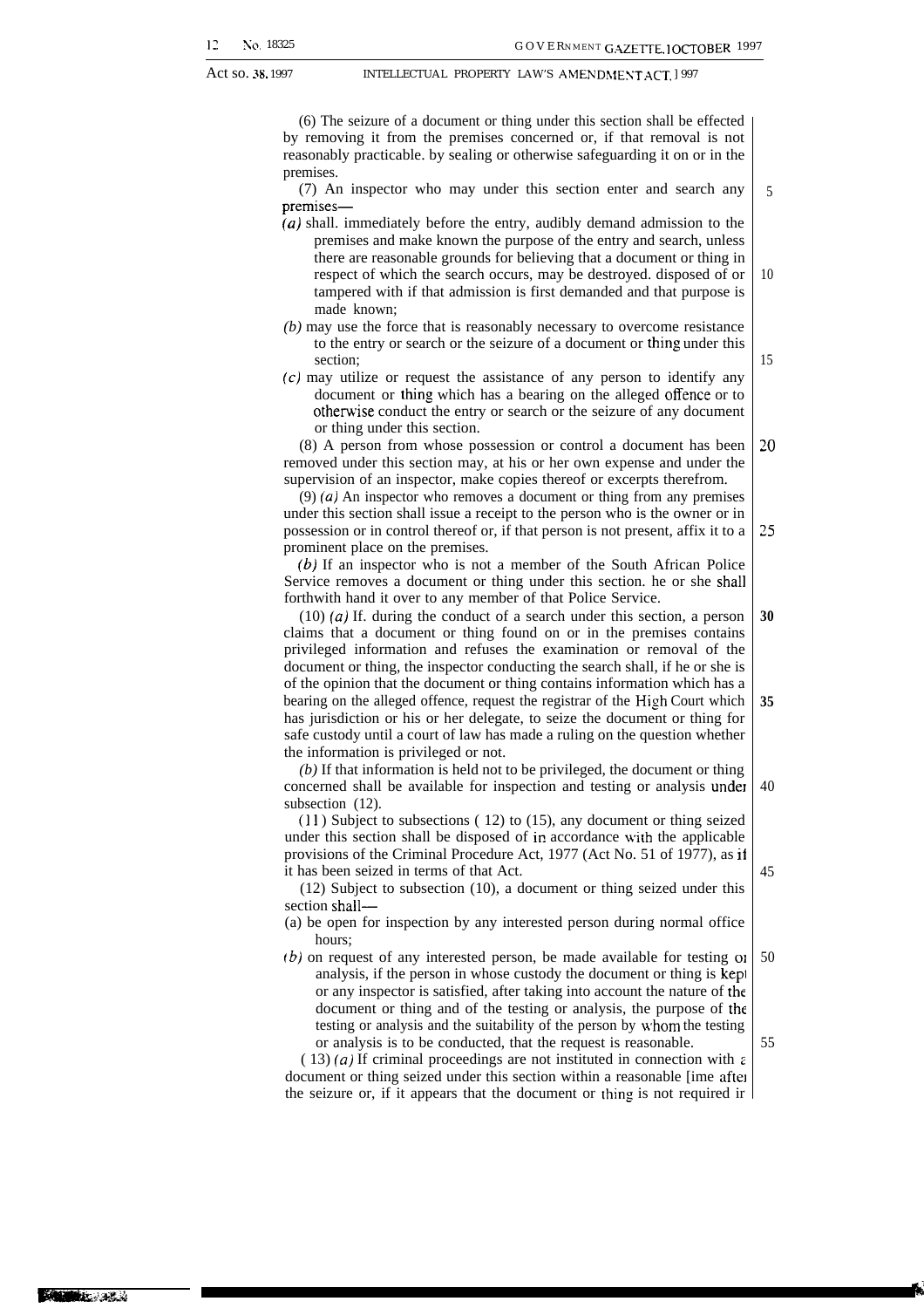Act No. 38.1997 **1NTELLECTUAL PROPERTY LAW'S AMENDMENT ACT. 1997** 

criminal proceedings for the purposes of evidence or an order of court, it shall—

- (i) subject to paragraph *(b),* be returned to the person from whom it was seized or, if that person may not lawfully possess it. to the person who may lawfully possess it; or
- (ii) be released from the safeguarding on or in the relevant premises. as the case may be.

*(b)* The person in whose custody the document or thing is kept, shall 72 hours before the return notify every complainant (if any) in respect of the alleged offence to which the document or thing relates of the intended return of the document or thing. 10

(14) In criminal proceedings in connection with a document or thing seized under this section, the court concerned may, without limiting any other powers of the court, order that—

 $(a)$  if the document or thing is the subject of an offence in terms of this Act, it be destroyed; 15

*(b)* the document or thing be released to a specified person.

(15) When a court holds that imported goods which are destined for

exportation and were seized under this section are the subject of an offence in terms of this Act, the court shall not allow the exportation of those goods in an unaltered state. except if it, after due regard to the circumstances regarding the offence, thinks it fit to allow that exportation. Z()

# **Substitution of section 5 of Act 17 of 1941**

5. The following section is hereby substituted for section 5 of the Merchandise Marks Act. 1941: 25

#### **"Obstruction of inspectors**

**5.** Any person who- (a) hinders or obstructs an inspector in the performance of any of his or her functions in terms of section 4; *(b)* refuses or fails without valid reason to- **30 (i)** answer to the best of his or her ability, a question put to him or her by an inspector; or (ii) furnish information to an inspector, after having been required to do so in terms of section 4; or (c) wilfully furnishes false or misleading information to an inspector, 35 shall be guilty of an offence. ".

#### Substitution of section 6 **of Act 17 of 1941, as amended by section 1 of Act 26 of 1951**

**6. The** following section is hereby substituted for section 6 of the Merchandise Marks .Act. 1941:

# ".4pplying false **trade description**

-—.—— .—— .— -. ——.—

**6. (1)** Any person who applies any false trade description to goods shall be guilty of an offence. if—

- $(a)$  at the time of the commission of the alleged offence, the person knew or had reason to suspect that the trade description was not genuine; or
- $f(b)$  the person did not take all reasonable steps in order to avoid the  $\vert 45 \rangle$ commission of the alleged offence.

(2) Any person who alters any trade mark, whether by addition of effacement or in any other manner, shall be guilty of an offence. if the person did not take all reasonable steps in order to avoid the commission of the alleged offence. ". 50

**40**

5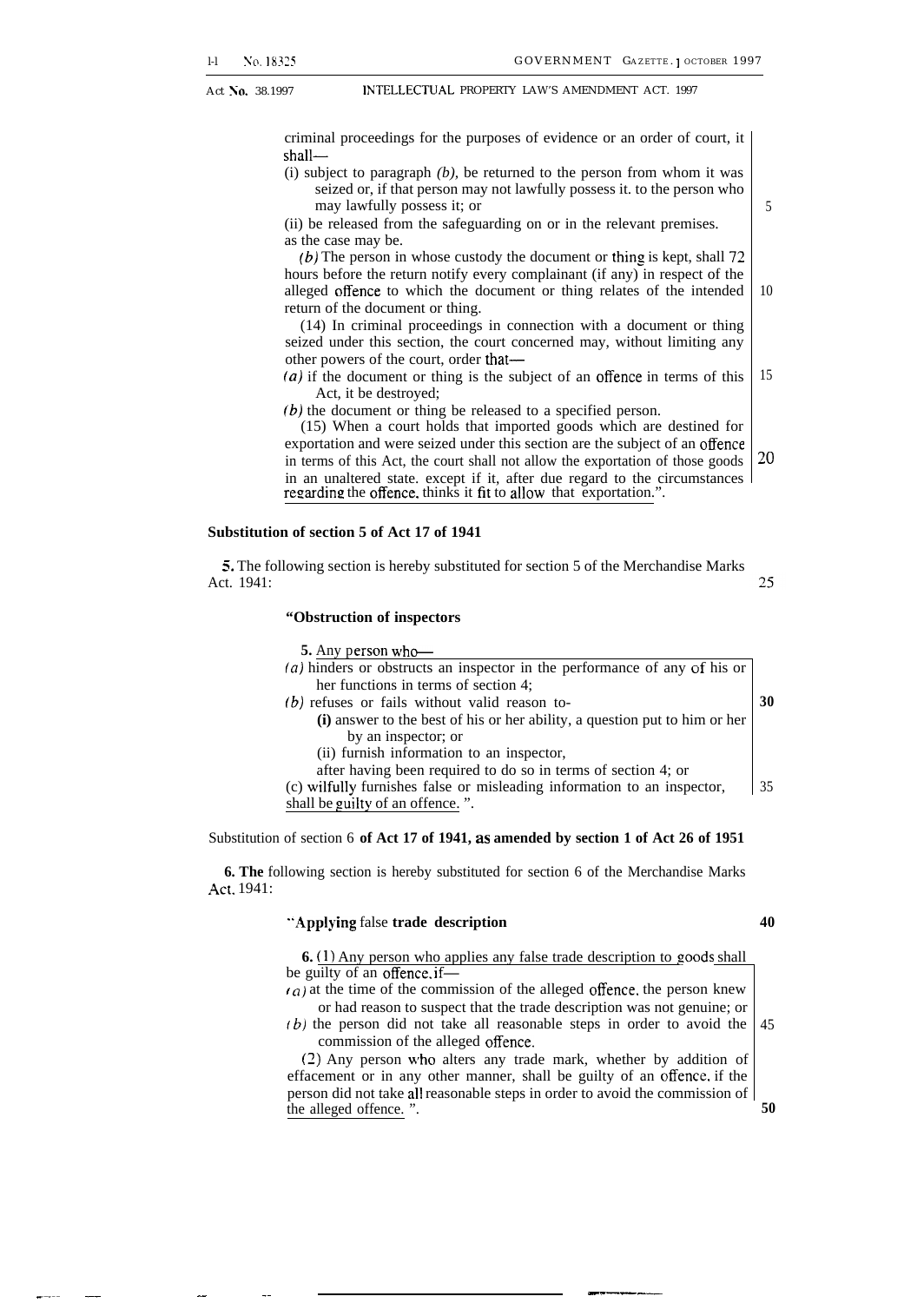Act **No.38, 1997 INTELLECTUAL PROPERTY LAWS AMENDMENT ACT. 1997** 

# **Substitution of section 7 of Act 17 of 1941**

7. The following section is hereby substituted for section 7 of the Merchandise Marks Act. 1941:

#### **"Sale and hiring out of goods bearing false trade descriptions**

7. Any person who sells or lets or offers for sale or hire any goods to 5 which any false trade description is applied, shall be guilty of an offence, if—

..= ...-.J Z... . .. ~. . . -,, ,

. . . . ., . . ~-, \*

- (a) at the time of the commission of the alleged offence. the person knew or had reason to suspect that the trade description was not genuine; or
- (b) the person did not take all reasonable steps in order to avoid the  $\vert$  10 commission of the alleged offence. ".

# **Amendment of section 8 of Act 17 of 1941**

8. The following heading is hereby substituted for the heading of section 8 of the Merchandise Marks Act, 1941:

"Sale **of imported goods bearing name or mark of South African manufac- 15 turer or trader, unaccompanied by indication of origin".**

#### **Substitution of section 9 of Act 17 of 1941**

9. The following section is hereby substituted for section 9 of the Merchandise Marks  $A_{CL}$  1941:

# "Sale of imported goods bearing marks in official language, unaccom-20 **panied by indication of origin**

9. Any person who sells or, for the purpose of advertising goods, distributes in the [Union] Republic any goods which were not made or produced in the [Union] Republic, and to which there is applied any trade mark, mark or trade description in [the English or Afrikaans] any official 25 language of the Republic, shall be guilty of an offence, unless there is added to that mark or description, in a conspicuous manner, the name of the country in which the goods were made or produced, with a statement that they were made or produced there.".

### **Substitution of section 14 of Act 17 of 1941, as substituted by section 2 of Act 54 of 30 1987**

**10. The** following section is hereby substituted for section 14 of the Merchandise Marks Act. 1941:

#### **"Unauthorized use of certain emblems**

.—

**14. (1)** Any person who uses in connection with his or her trade, business, 35 profession or occupation, or in connection with a trade mark or mark or trade description applied by him or her to goods made, produced or sold by him or her without authority in writing signed by or on behalf of the .Minister—

- (a) the coat of arms of the Republic, or of the former Union of South  $\vert 40 \vert$ Africa or any former entity before or after Union, the territory of which forms part of the territory of the Republic, or arms so nearly resembling the coat of arms of the Republic as to be likely to deceive;
- (b) the style, title, name, portrait or effigy of the President or Deputy President or a Minister of the Republic; 45
- (c) the name, portrait or effigy of any former President or other Head of State or representative of such Head of State, Deputy President or Minister, of the Republic or of the former Union of South Africa or any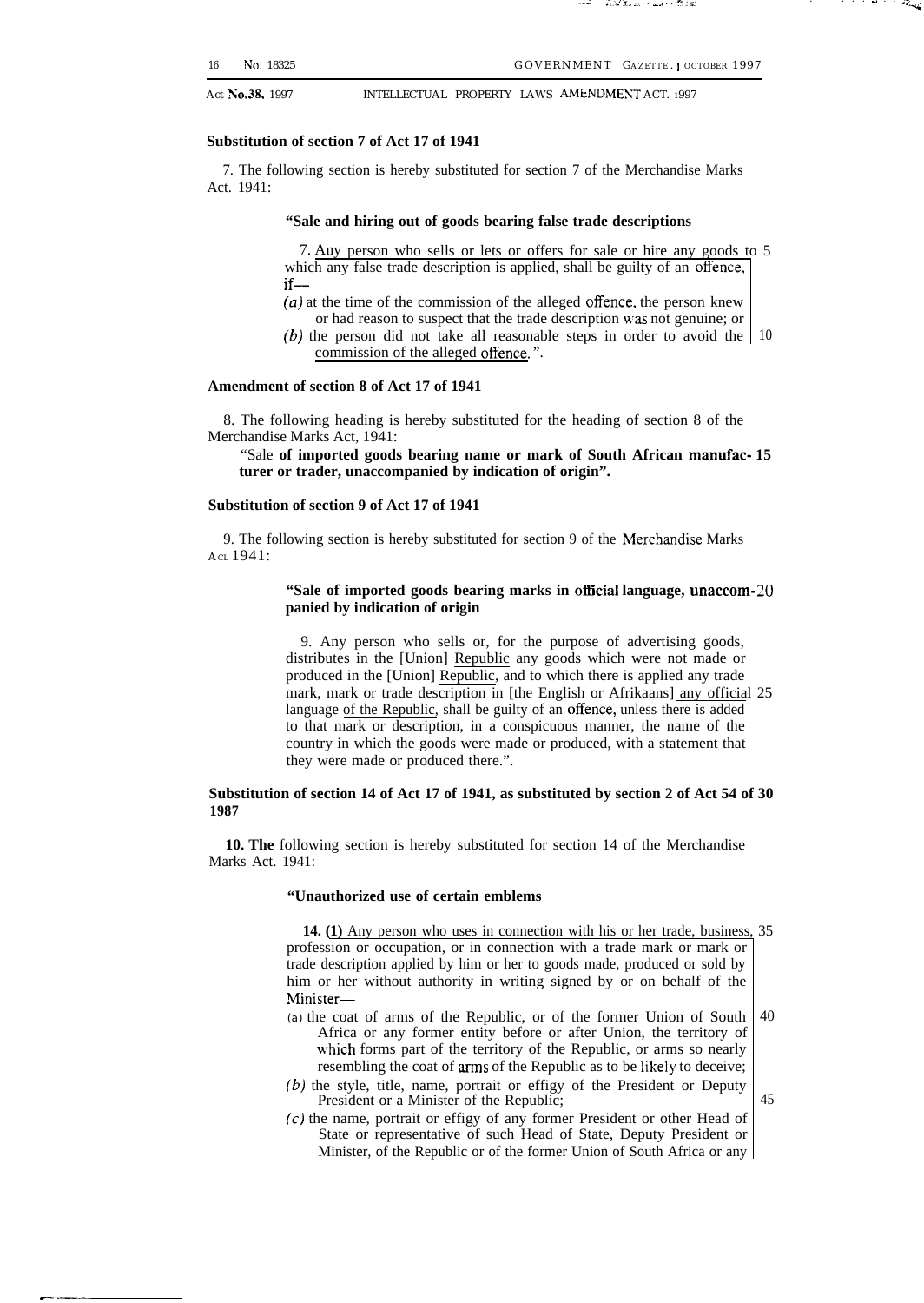Act No. 38.1997 **INTELLECTUAL PROPERTY LAWS AMENDMEXT .4 CT, 1997** 

former entity before or after Union, the territory of which forms part of the territory of the Republic; or

 $(d)$  a reproduction of any monument, relic or antique as defined in the National Monuments Act, 1969 (Act No. 28 of 1969). or of the Union Building or of any official residence of the President or Deputy President of the Republic,

shall be guilty of an offence: Provided that this subsection shall not apply to a trade mark registered before and in existence on 1 February 1941.

(2) Any person who uses in connection with his or her trade, business,

profession or occupation any device, emblem, title or words in such a manner as to be likely to lead other persons to believe that— 10

*(a)* his or her trade, business, profession or occupation is carried on under the patronage of; or

*(b)* he or she is employed by or supplies goods to.

the President, any State department or a provincial government, without authority in writing signed by or on behalf of the President, the Minister administering that department or the Premier of the province concerned, as the case may be, shall be guilty of an offence.". 15

#### **Amendment of section 15 of Act 17 of 1941**

**11. Section 15 of the Merchandise** Marks Act, 1941, is hereby amended by the 20 substitution for subsection (1) of the following subsection:

"(1 ) The Minister may, after such investigation as he or she may think fit, by notice in the *Gazette*, prohibit either absolutely or conditionally the use of-*(a)* the National Flag, or any former National Flag, of the Republic; or *fb) any* mark, word, letter or figure or any arrangement or combination thereof, 25 in connection with any trade, business, profession, **[or]** occupation or event, or in connection with a trade mark, mark or trade description applied to goods.".

#### **Substitution of section 16 of Act 17 of 1941**

**12. The** following section is hereby substituted for section 16 of the Merchandise Marks Act. 1941: **30**

**".Implied warranty on sale of marked goods**

**16. Every** person who sells any goods to which a **[trade mark or] trade description** has been applied shall be deemed to warrant that **[the mark is a genuine trade mark and not forged or falsely applied, or that] the trade description is not a false trade description [as the case may be] unless 35 the contrary is expressed in writing signed by the seller or on his or her behalf and delivered at the time of the sale to and accepted by the purchaser.'..**

Substitution of section 17 of **Act** 17 of 1941, as amended by section 2 of **Act** 55 of 1967 **40**

5

**13. The following section is hereby substituted for section 17 of the Merchandise Marks Act. 1941:**

#### **.. Containers marked with owner's name not to be sold**

**17.(1)** Any person—

-.

<sup>r</sup> ..5 .—< -~

---- . . ,.

*(a ~* who buys or sells any **[bottle] container or [screw stopper]** closure 45 therefor to which have been indelibly applied words in **[the English or Afrikaans] any official language of the Republic stating plainly that**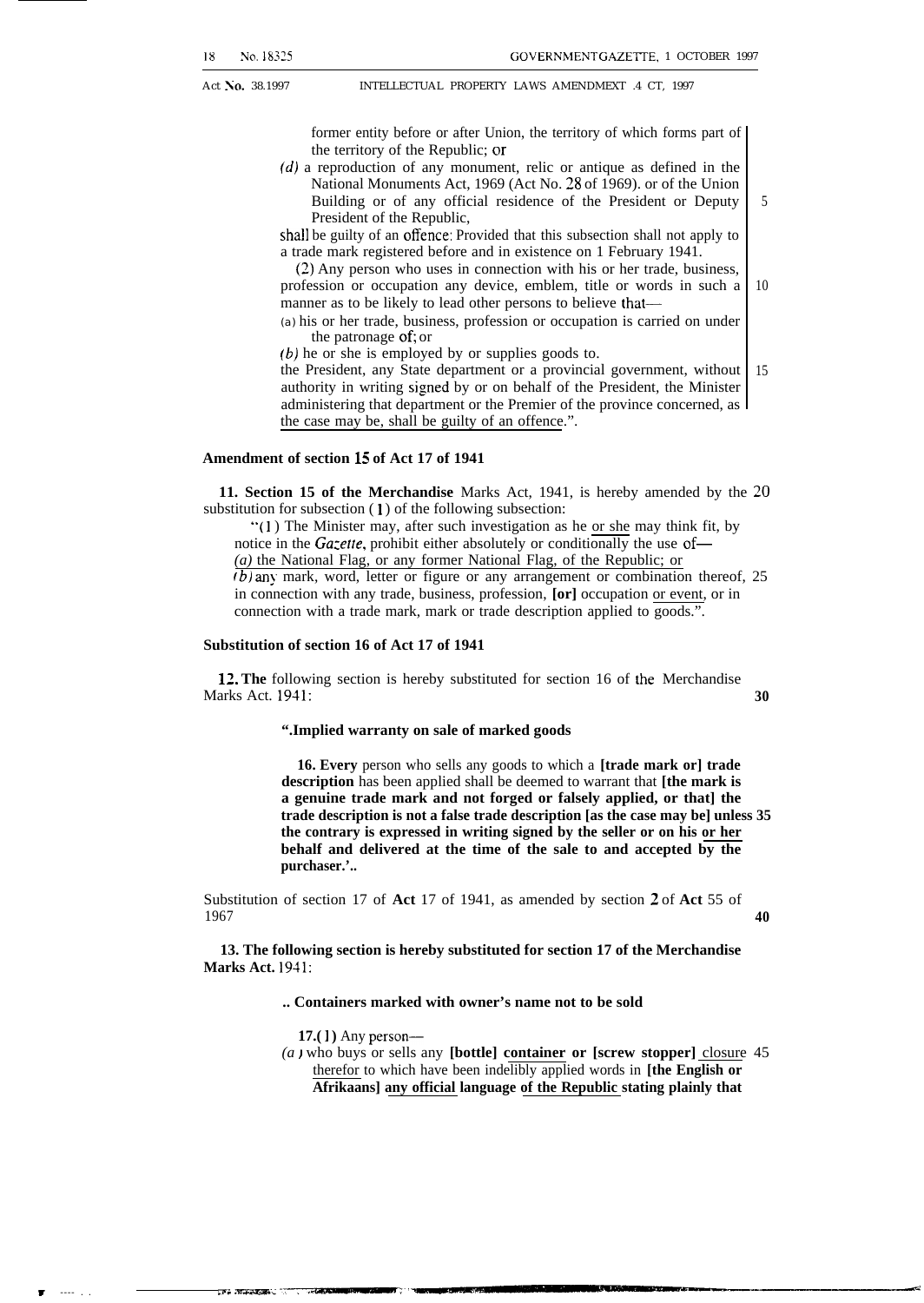20 *so.* 1s325 GO~'ERNMENT GAZETTE. 1 OCTOBER 1997

Act No. 38.1997 INTELLECTUAL PROPERTY LAW'S AMENDMENT .4 CT, 1997

the **[bottle] container or [screw stopper] closure is the property of a named person; or**

**(b) whosells anygoods contained inanysuch [bottle] container without the consent in writing of the person so named, unless those goods are the property** of or have been produced or manufactured by the person 5 so named,

shall be guilty of an offence.

(2) Subsection (1) shall not apply to any transaction whereby any such **[bottle] container or [screw stopper] closure is sold—**

*(a)* by the manufacturer thereof to the person named thereon; or 10

(b) with the whole of the business in connection with which it is used.".

# **Amendment of section 18 of Act 17 of 1941, as amended by section 3 of Act 26 of 1951**

14. Section 18 of the Merchandise Marks Act, 1941, is hereby amended—

 $(a)$  by the deletion of subsection (1); and

*(b)* by the addition of the following subsection:

"(3 ) If in the prosecution of any person for an offence referred to in section 7 it is proved that—

- $(a)$  the accused conducts business in goods of the same or similar type 20
- as the goods to which any false trade description was applied; and *(b)* the goods—
	- (i) were found in possession of the accused; or
	- (ii) the existence of which the accused was au'are of or could reasonably be expected to have been aware of, were found on or in premises of which the accused was on the particular day  $\left| 25 \right|$ the owner. occupier, manager or person in charge,

it shall be presumed, until the contrary is proved, that the accused offered | for sale or hire the goods.".

# **Repeal of section 19 of Act 17 of 1941**

**15.** Section 19 of the Merchandise Marks Act, 1941. is hereby repealed. **30**

15

# **Amendment of section 20 of Act 17 of 1941**

**16. Section 20 of the Merchandise** Marks Act, 1941, is hereby amended by the substitution for subsection (1) of the following subsection:

 $\lceil (1)/a \rceil$  Any person convicted of an offence in terms of this Act. except section 5. shall be liable— 35

**Andr** 

- $(i)$  in the case of a first conviction, to a fine not exceeding R5 000 for each article to vhich the *offence* relates or to imprisonment for a period not exceeding three years or to both such fine and such imprisonment;
- (ii) in any other case. to a fine not exceeding R1O 000 for each article to which the offence relates or to imprisonment for a period not exceeding five years or to **40** both such fine and such imprisonment.
- *(b) .Iny* person convicted of an offence referred to in section 5 shall be liable to a fine or to imprisonment for a period not exceeding six months."'.

# **Repeal of section 21bis of Act 17 of 1941, as inserted by section 3 of Act 39 of 1952 and substituted by section 3 of Act 55 of 1967 45**

**17.** Section 21 *bis* of the Merchandise Marks Act, 1941. is hereby repealed

# **Substitution of certain word in .4ct 17 of 1941**

18. The Merchandise Marks Act. 1941. except section 14, is hereby amended by the substitution for the word "Union", wherever it occurs, of the word "Republic".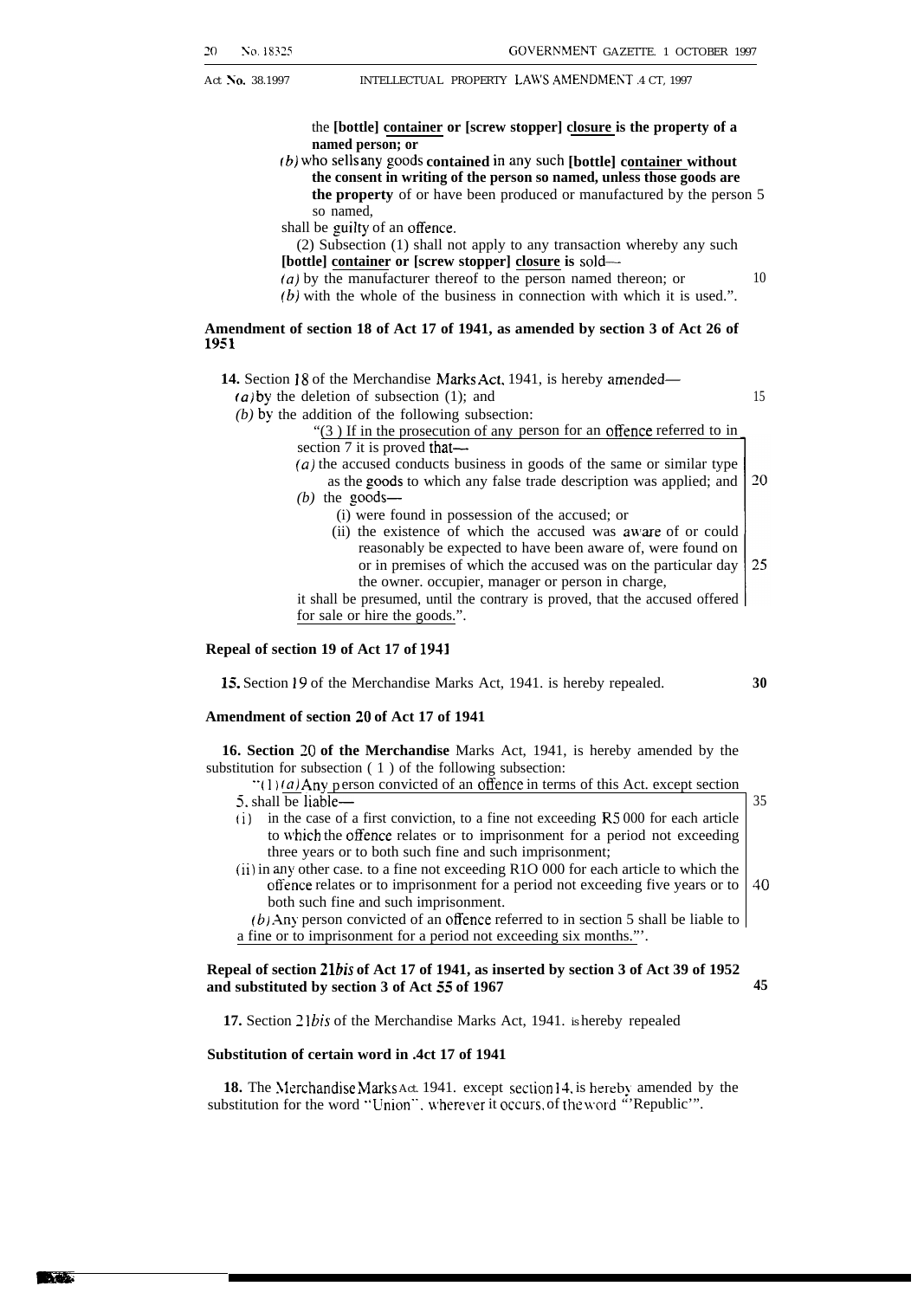Act **No. 35.1997 INTELLECTUAL PROPERTY LAW'S AMENDMENT ACT. 1997** 

# **Amendment of section 1 of Act 11 of 1967**

**19.** Section 1(1) of the Performers' Protection Act, 1967, is hereby amended— *(a)* by the deletion of the definitions of "broadcasting" and "Corporation";

- (b) by the insertion before the definition of "literary and artistic works" of the following definitions: 5
	- " 'broadcast", when used as a noun. means a telecommunication service
	- . of transmissions consisting of sounds, images, signs or signals which—
	- (a) takes place by means of electromagnetic waves of frequencies of lower than 3 000 GHz transmitted in space without an artificial conductor; and 10

(b) is intended for reception by the public or sections of the public, and, when used as a verb, shall be construed accordingly;

- 'broadcaster' means a person who undertakes a broadcast;
- 'fixation' includes storage of—
- (*a*) sounds or images or both sounds and images; or 15

*(b)* data or signals representing sounds or images or both sounds and images;"; and

 $(c)$  by the substitution for the definition of "rebroadcasting'. of the following definition:

> " 'rebroadcasting' means the simultaneous broadcasting by one **[broad- 20 casting organization] broadcaster of the broadcast of another [broadcasting organization] broadcaster, and 'rebroadcast' has a corresponding meaning;".**

#### **Substitution of section 4 of Act 11 of 1967**

20. The following section is hereby substituted for section 4 of the Performers' 25 Protection Act, 1967:

# **'. Extension of protection of performers' rights to performances in certain countries**

**4.** The protection granted to performers by this Act shall **[subject to such limitations as may hereinafter be prescribed]** be extended automatically 30 to performers in respect of their performances—

(a) taking place;

*{b)* broadcast without a fixation; or

(c) first fixed,

in a country which **[being a party to the International Convention for 35 the Protection of Performers, Producers of Phonograms and Broadcasting Organizations, by law grants in its territory similar rights to performers in respect of their performances in the Republic] is a** member of the World Trade Organization.".

#### **Substitution of section 7 of Act 11 of 1967**

**40**

**21. The** following section is hereby substituted for section 7 of the Performers' Protection Act. 1967:

# **."Term of protection**

**7.** The prohibition against the use of a performance [without the consent of the performer] as provided for in section 5, shall commence upon the 45 day when the performance first took place or, if incorporated in a phonogram. when it was first fixed on such phonogram. and shall continue for a period of **[twenty] 50 years** calculated from the end of the calendar year in which the performance took place or was incorporated in a phonogram. as the case may be. "'. **50**

**Reduction Contract Contract of the Contract of Contract of Contract of Contract of Contract of Contract of Contract of Contract of Contract of Contract of Contract of Contract of Contract of Contract of Contract of Contra**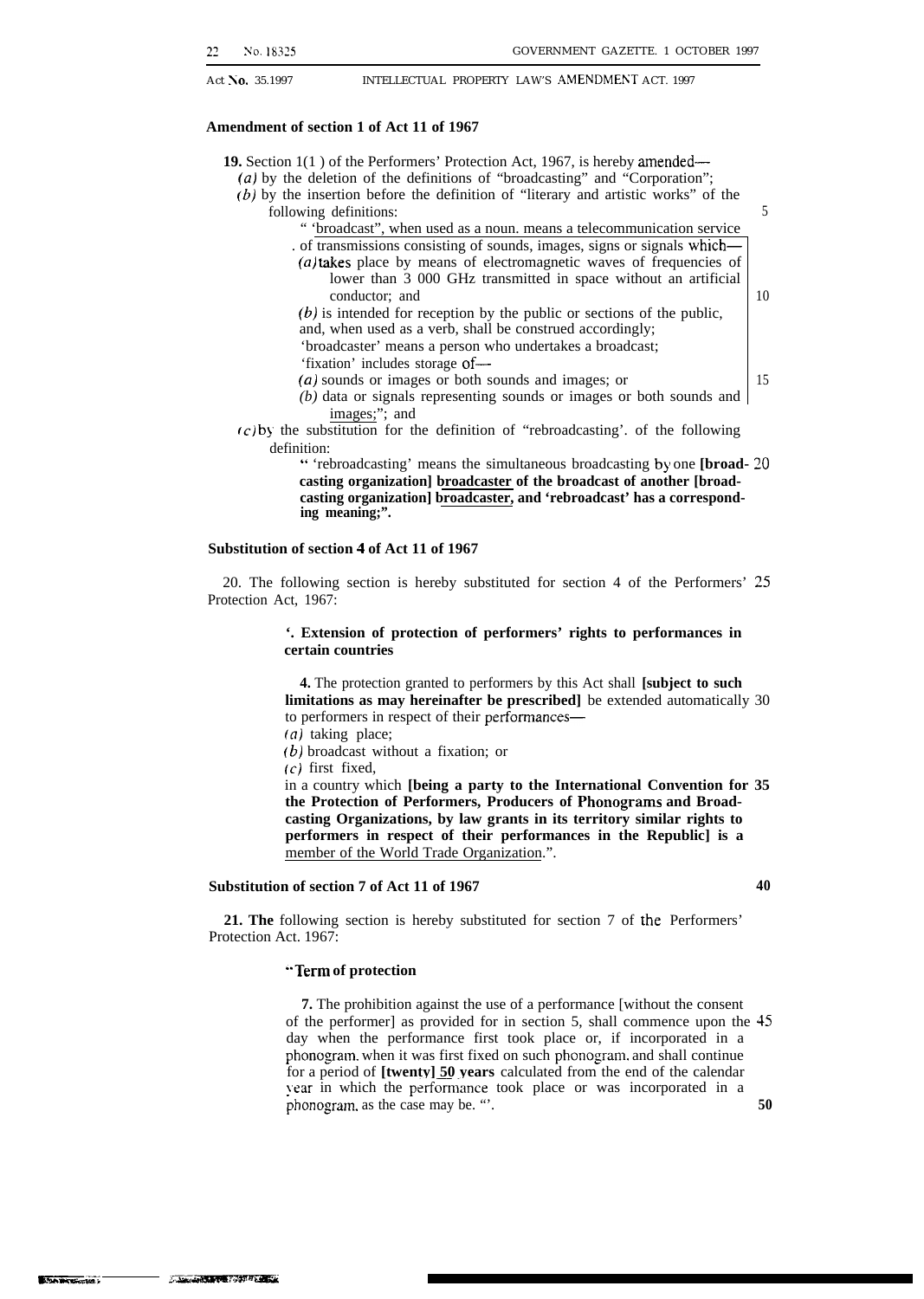# **Amendment of section 8 of Act 11 of 1967**

- 22. Section 8 of the Performers' Protection Act, 1967, is hereby amended—  $(a)$  by the deletion of subsection (1);
	- (b) by the substitution for paragraph *(a)* of subsection (3) of the following paragraph: 5

*"(a)* **[The Corporation] A broadcaster may make by means of [its]** his or her own facilities a fixation of a performance and reproductions of such fixation without the consent required by section 5. provided that, unless otherwise stipulated—

- (i) the fixation and the reproductions thereof are used solely in the 10 broadcasts made by the [Corporation] broadcasted
- (ii) the fixation and any reproductions thereof, if they are not of an exceptional documentary character, are destroyed before the end of the period of six months commencing on the day on which the fixation was first made; and 15
- (iii) the [Corporation] broadcaster pays to the performer, whose performance is so used, in respect of each use of the fixation or of any reproduction thereof, an equitable remuneration. which. in the absence of agreement, shall be determined in accordance with the provisions of the Arbitration Act, 1965 (Act No. 42 of 1965), or 20 alternatively. at the option of tbe performer, by the Copyright Tribunal established by the Copyright Act, [1965 (Act No. 63 of **1965)] 1978 (Act No. 98 of 1978)."; and**

**(c) by the deletion of subsection (4).**

# **Amendment of section 9 of Act 11 of 1967 25**

23. Section 9(1 ) of the Performers' Protection Act, 1967, is hereby amended by the substitution for paragraphs (i), (ii) and (iii) of the following paragraphs. respectively:

- $''(i)$  in the case of a contravention referred to in paragraph  $(a)$ , to a fine [not **exceeding fifty rand] or to imprisonment for a period not exceeding three months, and the court convicting him** or her may in addition, on the 30 application of the performer whose rights have been infringed. and without proof of any damages, order him or her to pay to the performer as damages such amount, not exceeding **[one hundred rand] the amount determined by** the Minister from time to time by notice in the Gazette, as may in the circumstances of the case appear to it to be reasonable; 35
- (ii) in tbe case of a contravention of paragraph (b), to a fine not exceeding **[ten r-and]** the amount determined by the Minister. in consultation with the Minister of Justice, from time to time by notice in the *Ga:erre* in respect of each fixation or reproduction; and
- (iii) in the case of a contravention of parasraph (c), to a fine **[not exceeding one 40 hundred rand] or to imprisonment for a-period not exceeding six months or to both such fine and such imprisonment.".**

#### **Amendment of section 10 of Act 11 of 1967**

**24. Section 10 of the Performers' Protection Act, 1967, is hereby amended by the substitution for paragraph** *(a)* of the following paragraph: 45

 $''(a)$  an amount not exceeding **[one hundred rand] the amount determined by the Minister from** time to time by notice in the Gazette, and such court may, without proof of any damages and in addition to the costs of the action. award as damages such amount. not exceeding the said amount. as may in the circumstances of the case appear to it to be reasonable: or"". **50**

### **Amendment of section 14 of Act 11 of 1967**

**25. Section 14 of the Performers' Protection Act, 1967, is hereby amended by the substitution** for subsection (2) of the following subsection:

"(2) This Act shall **[not]** apply to performances which took place before the commencement of this Act as it applies in relation to performances which take s5 place thereafter.".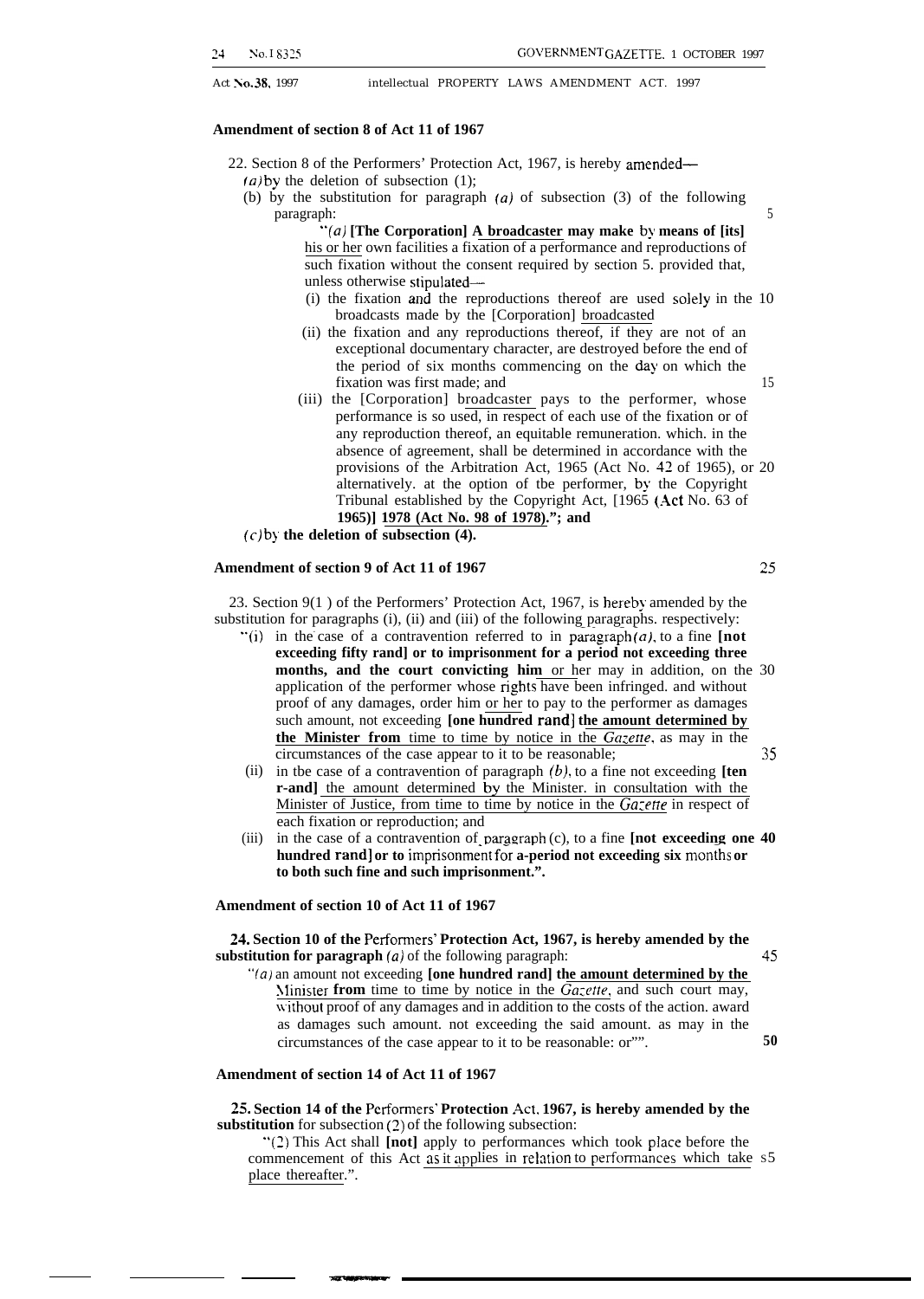Act No. 38.1997 INTELLECTUAL PROPERTY LAWS AMENDMENT ACT.1997

#### **Amendment of section 1 of Act 57 of 1978**

26. Section 1 of the Patents Act, 1978, is hereby amended—

(a) by the deletion of the expression "16"; and

 $(b)$  by the insertion after the words "CHAPTER V Applications for Patents (sections 25 to 43)" of the following words:  $5$ 

"CHAPTER'VA International Applications under the Patent Cooperation Treaty (sections 43A to 43 F).".

# **Amendment of section 2 of Act 57 of 1978, as amended by section 1 of Act** 76 **of 1988**

27. Section 2 of the Patents Act, 1978, is hereby amended—

*/a)* by the substitution for the definition of "convention country" of the following 10 definition:

> " 'convention country', in relation to any provision of this Act. means any country, including any group of countries and any territory for whose international relations another country is responsible, which the President has with a view to the fulfillment of any treaty, convention, 15 arrangement or engagement, by proclamation in the *Gazette* declared to be a convention country for the purposes of such provision; and the expressions 'convention aircraft', 'convention land vehicle' and 'convention vessel' have corresponding meanings;";

(b) by the substitution for the definition of "patent" of the following definition: 20 " 'patent' means **[letters] a certificate in the prescribed form to the effect that a patent for an invention** has been granted in the Republic;";

 $(c)$  by the insertion after the definition of "patent" of the following definition: " 'Patent Cooperation Treaty ' means the Patent Cooperation Treaty of 19 June 1970 as amended from time to time and as acceded to by the 25 Republic and as in force in the Republic;"; and

(d) by the deletion of the definition of "priority date".

#### **Amendment of section 3 of Act 57 of 1978, as amended by section 1 of Act 14 of 1979**

28. Section 3(1 ) of the Patents Act, 1978, is hereby amended by the substitution for  $\frac{1}{2}$  paragraph *(d)* of the following paragraph: **30** 

**"/d)** be subject to the provisions of section 39 of the repealed law, except that the term of any such patent shall not be extended for a period exceeding five years, and provided further that, as from 1 January 1979, no renewal fees shall be payable in respect of such an extended period.".

# **Repeal of section 11 of Act 57 of 1978 35**

-. —

29. Section 11 of the Patents Act, 1978, is hereby repealed.

Amendment of section 24 of **Act** 57 of 1978

30. Section 24 of the Patents Act, 1978, is hereby amended—

*(a)* by the substitution for subsection (7) of the following subsection: "(7) The registrar or the South African Institute of Intellectual Property 40 Law shall have right to apply to the commissioner for an interdict and other appropriate relief against any person contravening any provision of this section."; and

 $(b)$  by the addition of the following subsection:

 $(9)$  Any communication made by or to a patent agent in his or her capacity 45 as such shall be privileged from disclosure in legal proceedings in the same manner as is any communication made by or to an attorney in his or her capacity as such.".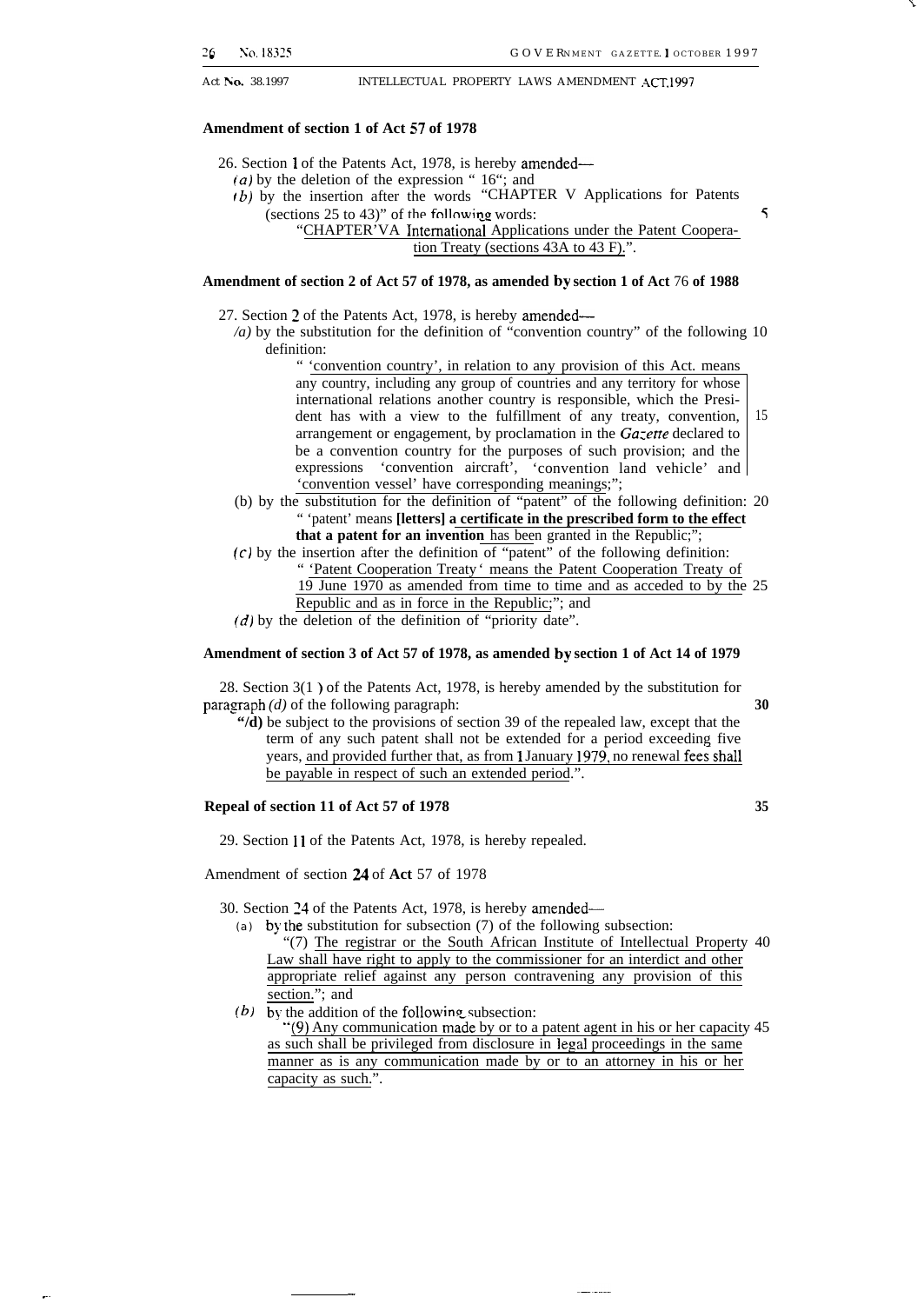28 \cdots, 18325 GOVERNMENT GAZETTE, 1 OCTOBER 1997

# **Amendment of section 25 of Act 57 of 1978**

**31.** Section **25** of the Patents Act. 1978, is hereby amended—

(a) by the substitution for subsection (5) of the following subsection: "(5) An invention shall be deemed to be new if it does not form part of the

state of the art immediately before the priority date of **[any** claim **to]** that 5 invention.";

- (b) by the substitution for subsection (7) of the following subsection:
	- "(7) The state of the art shall also comprise matter contained in an application. open to public inspection. for a patent, notwithstanding that that application was lodged at the patent office and became open to 10 public inspection on or after the priority date of **[any claim to that]** the **relevant invention, if—**
		- *(a)* that matter was contained in that application both as lodged and as open to public inspection; and
		- (b) the priority date of that matter is earlier than that of the **[relevant 15 claim] invention.";**
- (c) by the substitution for subsection (9) of the following subsection:

"(9) In the case of an invention consisting of a substance or composition for use in a method of treatment of the human or animal body by surgery or therapy or of diagnosis practised on the human or animal body. the fact that 20 the substance or composition forms part of the state of the art immediately before the priority date of **[any claim to]** the invention shall not prevent a patent being granted for the invention if the use of the substance or composition in any such method does not form part of the state of the art at that date."; and 25

 $(d)$  by the substitution for subsection (10) of the following subsection: "(10) Subject to the provisions of section 39(6), an invention shall be deemed to involve an inventive step if it is not obvious to a person skilled in the art, having regard to any matter which forms, immediately before the priority date of **[any claim to]** the invention, part of the state of the art by 30 virtue only of subsection (6) (and disregarding subsections (7) and (8)).".

#### **Substitution of section 26 of Act 57 of 1978**

32. The following section is hereby substituted for section 26 of the Patents Act. 1978:

#### **"Prior knowledge or publication of invention excused in certain circumstances 35**

26. A patent shall not be invalid by reason only of the fact that the invention in respect of which the patent was granted or any part thereof was disclosed, used or known prior to the priority date of **[a claim to] the** invention—

- $(a)$  if the patentee or his or her predecessor in title proves that such 40 knowledge was acquired or such disclosure or use was made \vithout his or her knowledge or consent, and that the knowledge acquired or the matter disclosed or used was derived or obtained from him or her, and, if he or she learnt of the disclosure, use or knowledge before the priority date of the **[claim in question] invention, that he or she 45 applied for and obtained protection for his** or her invention with all reasonable diligence after learning of the disclosure. use or knowledge; or
- $(b)$  as a result of the invention being worked in the Republic by way of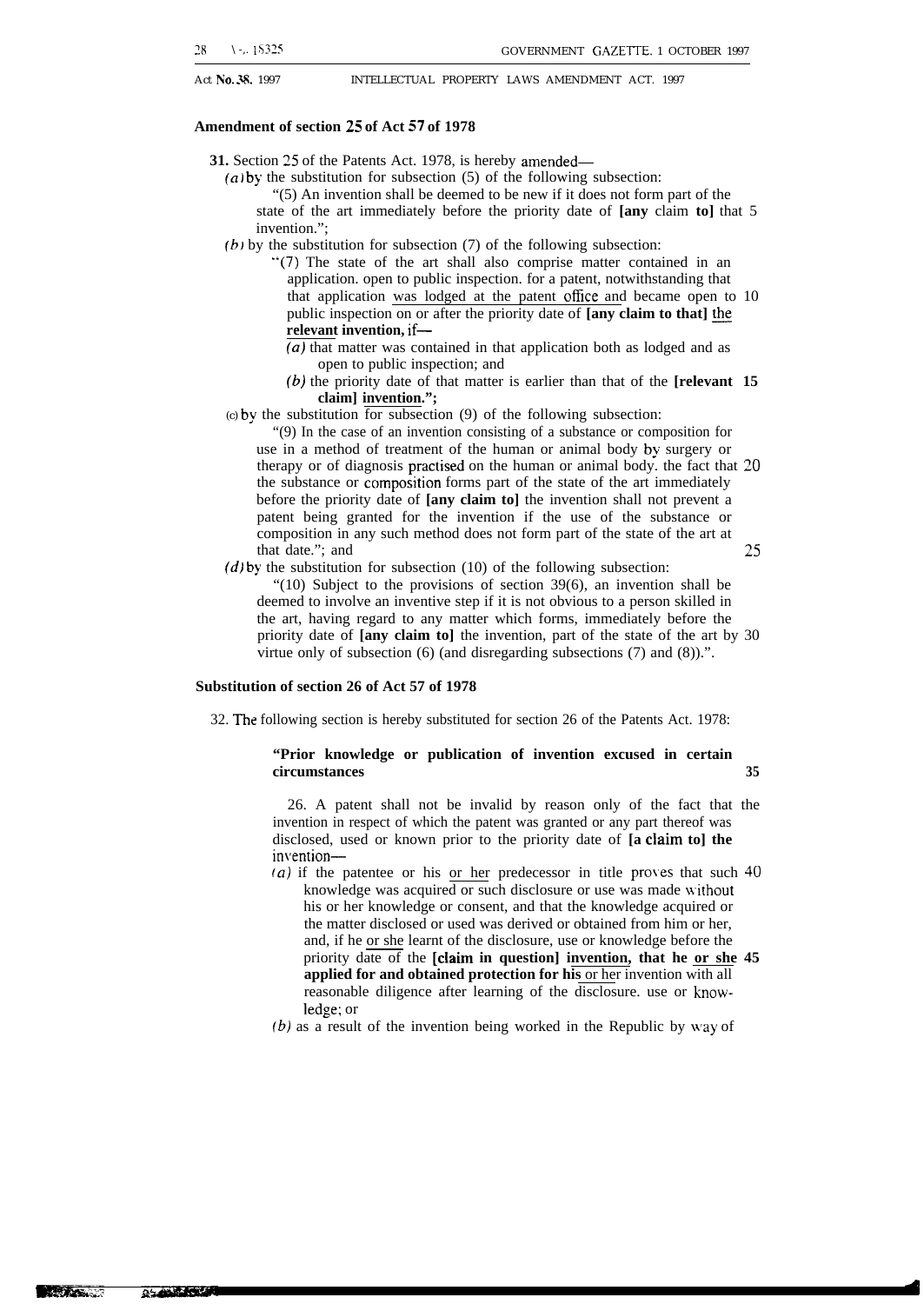Act No. 3% *1997* INTELLECTUAL PROPERTY LAWS AMENDMENT ACT. 1997

reasonable technical trial or experiment by the applicant or patentee or the predecessor in title of the applicant or patentee.".

#### **Amendment of section 30 of Act 57 of 1978**

33. %crion 30(6) of the Patents Act, 1978, is hereby amended by the substitution for paragraph  $(b)$  of the following paragraph:  $5$ 

 $\hat{b}$  (b) The provisions of paragraph (a)(iii) and (iv) shall be deemed to have been complied with, in the case of a convention application. by the inclusion in the prescribed form of the number, date and title of [such] the relevant application in the convention country from which such convention application claims priority and the name of the convention country, if the specification and drawings, if any, are 10 lodged within 14 days of the date on which the application was lodged.".

### **Amendment of section 31 of Act 57 of 1978, as amended by section 2 of Act 14 of 1979, section 1 of Act 67 of 1983 and section 1 of Act 44 of 1986**

34. Section 31 (1 ) of the Patents Act, 1978, is hereby amended by the substitution for paragraph (iv) of the following paragraph: 15

"(iv) the applicant in the application claiming priority is the proprietor of the prior application referred to in paragraph  $(a)$  or  $(b)$  [and, where priority is claimed in terms of paragraph (c) the person claiming that priority is also the applicant in the convention country] or of the application in the convention country referred to in paragraph  $(c)$ , or the applicant has 20 acquired the right to claim priority in the Republic [has become vested in him],".

### **Substitution of section 33 of Act 57 of 1978, as amended by section 2 of Act 67 of 1983**

35. The following section is hereby substituted for section 33 of the Patents Act, 1978: 25

#### **'" Priority dates**

33.( 1 ) For rhe purposes of this Act. the priority date of an invention to which an application for a patent relates, and also that of any matter contained in any such application, whether or not such matter is the same as the invention, shall, except as otherwise provided in this Act, be the date of **30 the lodging of the application.**

 $(2)$  Where priority is claimed in an application in terms of section  $31(1)$ **from one or more prior applications,** or one or more prior applications in a convention country or countries, or both, and the invention claimed in the application is fairly based on matter disclosed in one or more of the prior 35 applications, the priority date of the invention shall be the date of lodging of the earliest of the prior applications in which that matter was disclosed in so far as it is fairly based on such earliest application.

(3) Any invention claimed in an application may have one or more priority dates.  $\boxed{40}$ 

- (4) Until the contrary is proved. the priority date of an invention shall be the earliest priority date claimed in an application.
- (5) In determining whether an invention claimed in an application is fairly based on the matter disclosed in a prior application or a prior application in a convention country, regard shall be had to the disclosures  $\vert 45 \rangle$ contained in all documents lodged at the same time as and in support of that prior application or prior application in a convention country.

(6) The priority date of new matter introduced by way of a supplementary disclosure in terms of section  $51(8)$  shall be the date of lodging of the supplement ary disclosure.". 50

— ---- . . . ..-.-7-.- ----- —. A=- ---r .—-——.—.-...—....\_..——..—.— **<sup>d</sup>**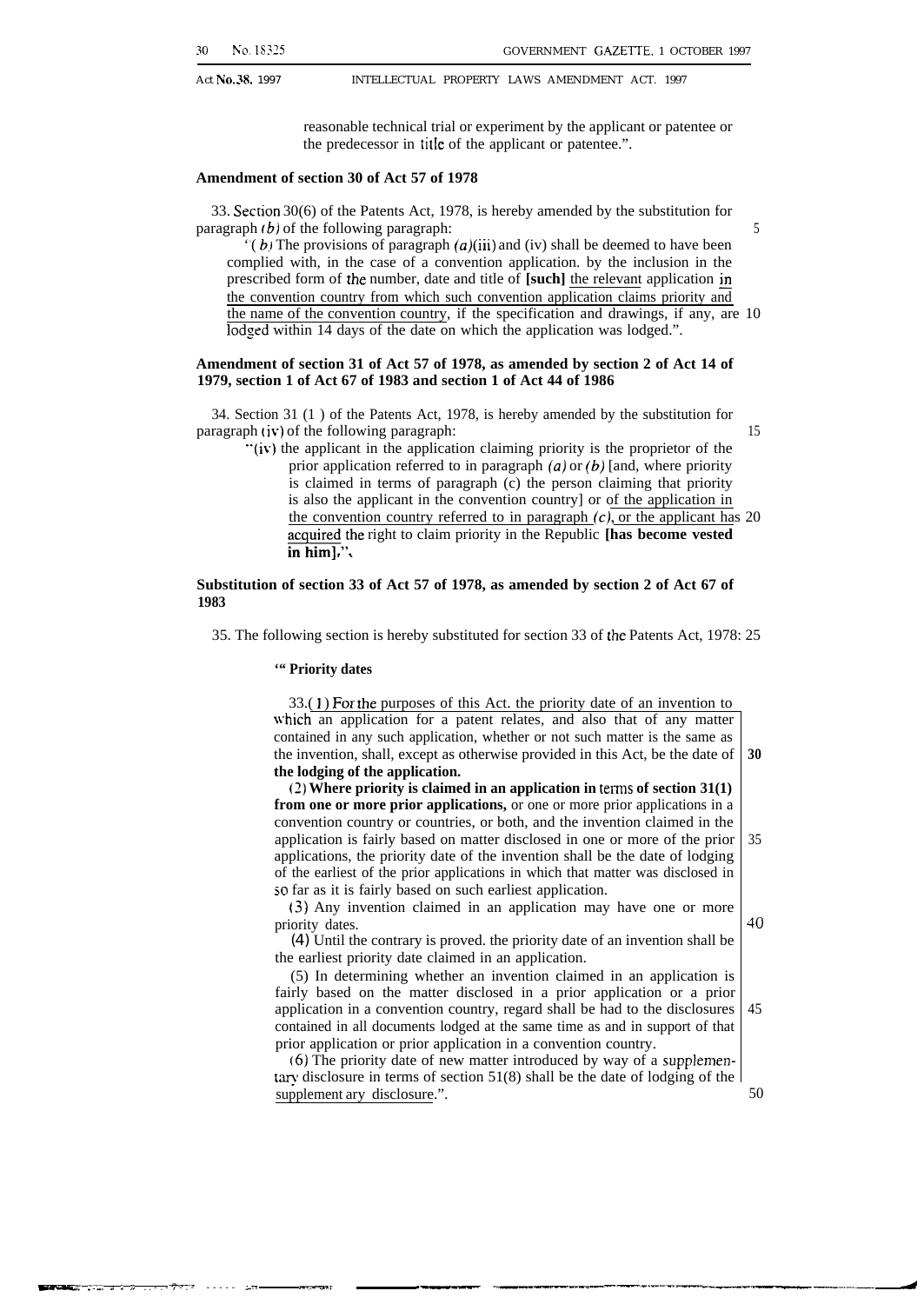Act No. 38, 1997 INTELLECTUAL PROPERTY LAWS AMENDMENT .4 CT. 1997

# **Amendment of section 37 of Act 57 of 1978**

36. Section 37 of the Patents Act, 1978. is hereby amended by the addition of the following subsection. the existing section becoming subsection  $(1)$ :

 $(2)$  .4 patent granted on such fresh application shall not be revoked or invalidated on the mound only that the invention claimed in such fresh application 5 is not new having regard to the matter disclosed in the first-mentioned application.".

# **Amendment of section 43 of Act 57 of 1978, as amended by section 4 of Act 67 of 1983**

37. Section 43 of the Patents Act, 1978, is hereby amended by the addition of the 10 following subsection:

No. 18325<br> **COVERNMENT GAZETTE.** 1 OCTOBER 19<br> **COVERNMENT GAZETTE.** 1 OCTOBER 19<br> **COVERNMENT ACT.** 1997<br> **COVERNMENT 4 CT.** 1997<br> **COVERNMENT 4 CT.** 1997<br> **COVERNMENT 4 CT.** 1997<br> **COVERNMENT 4 CT.** 1997<br> **COVERNMENT 4**  $\Gamma(4)(a)$  After the expiry of five years following the date of application for a patent\_ any person may apply to the registrar for the patentee to supply the applicant with the prescribed particulars of any search report issued in another country in respect of an application for a patent relating to the same subject-matter which has been lodged in that country. 15

 $(b)$  On receipt of the application, the registrar shall forward a copy thereof to the patentee at the patentee's address for service.

 $(c)$  If the patentee fails to comply with the application within three months of receipt of the copy of the application at the patentee's address for service, the applicant may apply to the commissioner for an order requiring compliance with the application. 20

 $(d)$  Upon an application for compliance, the commissioner may order such compliance and, if the order is not complied with, the commissioner may make the further order that he or she thinks fit.". 25

30

35

40

# **Insertion of Chapter VA in Act 57 of 1978**

**38. The following Chapter is hereby inserted after Chapter V of the Patents Act, 1978:**

## **"CHAPTER VA INTERNATIONAL APPLICATIONS UNDER THE PATENT COOPERATION TREATY**

#### **Interpretation**

 $\overline{2}$ 

**43A. In this Chapter,** unless the context otherwise indicates. any word or expression defined in the Patent Cooperation Treaty shall have the same meaning as in that Treaty.

#### **Effect of international application designating Republic**

**43B. Subject to this Chapter, an international application designating the Republic shall be deemed to be an application for a patent lodged at the patent office in terms of this Act.**

## **Patent office as receiving, designated and elected Office**

43C. The patent office shall be—

- $(a)$  the receiving Office in respect of an international application lodged at it by a person who is a resident or national of the Republic:
- $(b)$  the designated Office in respect of an international application designating the Republic;
- $\epsilon$ ) the elected Office, if an applicant in an international application designating the Republic elects the Republic for the purposes of an international preliminary examination under Chapter II of the Patent Cooperation Treaty. 45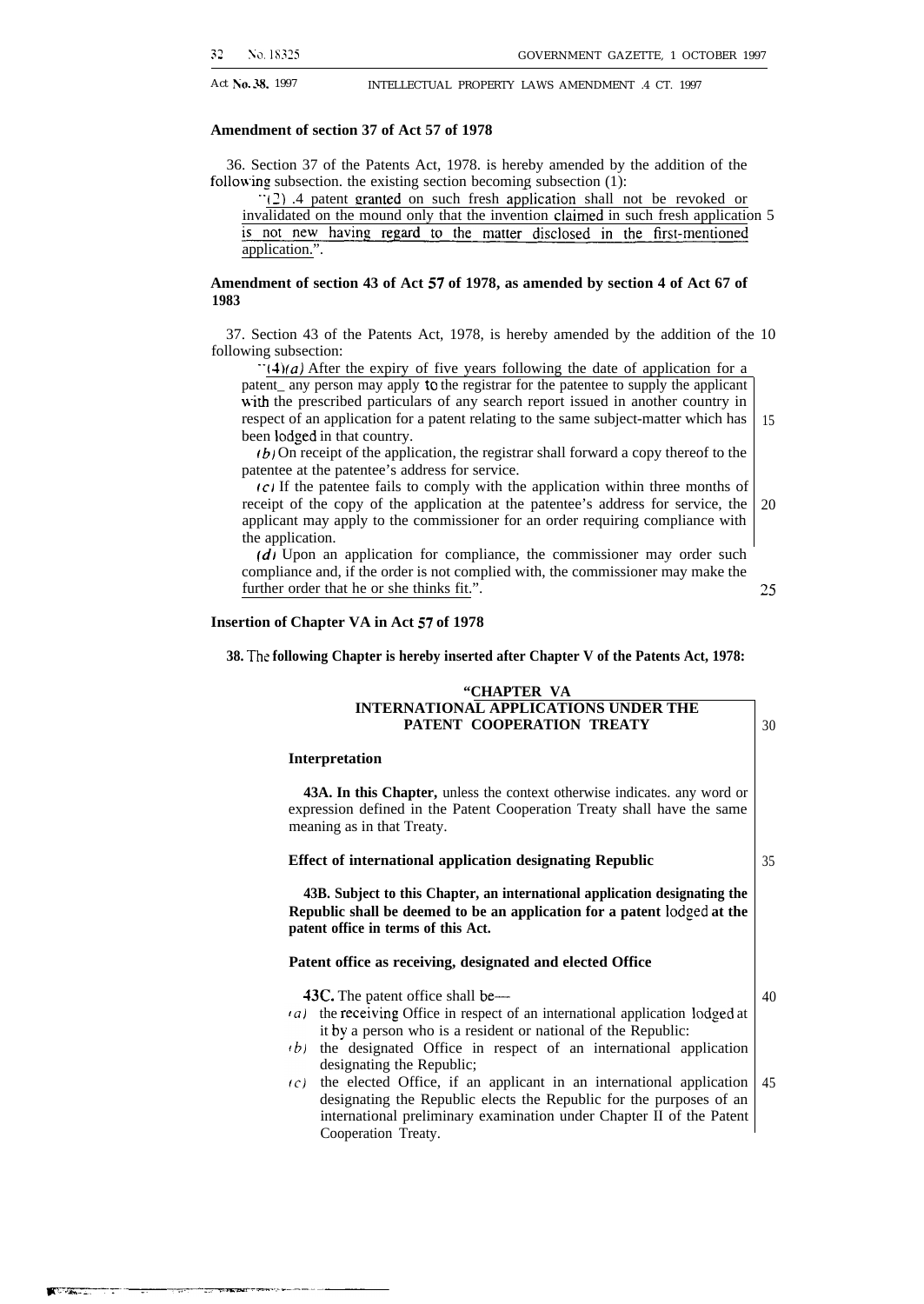#### Act NO. 38.1997 INTELLECTUAL PROPERTY LAWS AMENDMENT ACT. 1997

### **Xational processing**

43D. The patent office as designated Office or elected Office shall not commence processing of an international application designating or electing the Republic before the expiration of the period referred to in section  $43E(1)$  except where the applicant complies with that section and lodges with the patent office a written request for early commencement of such processing.

# **Commencement of national phase**

**43E.( 1 ) Before the expiration of the applicable period contemplated in Article 22 or 39 of the Patent Cooperation Treaty or of such further period** 10 **as may be prescribed by regulation under this** Act, the **applicant in respect of an international application designating or electing the Republic shall—** *(a)* pay the prescribed national fee to the patent office; and

- (b) if the international application has not been lodged or published in terms of the Patent Cooperation Treaty in English, lodge at the patent office a translation of the international application, containing the
	- prescribed contents, in an official language of the Republic.

(2) If the applicant does not comply with subsection (1) within the period referred to in that subsection or the further period that the registrar allows, rhe international application concerned shall be deemed to have been 20 abandoned for the purposes of this Act.

#### **.idministration**

**43F. (1) When processing an international application, the patent office shall, subject to subsections (2) and (3), apply the Patent Cooperation Treaty, the regulations made thereunder and the administrative instructions** 25 **issued under those regulations, and the other provisions of this Act.**

**(2) When processing an international application, the Patent Cooperation Treaty, the regulations made thereunder and the administrative instructions issued under those regulations shall prevail in the event of any conflict with tiis Act.**

**(3)** When processing an international application designating the Rcpublic—

- $(a)$  (i) section  $9(b)$  shall not apply; and
	- (ii) the applicant shall be represented by an agent who shall be appointed within the prescribed time; 35
- $(b)$  section 10 shall apply only if the applicant complies with section 43E( 1 ) and the applicant who so complies shall, for the purposes of section 10, be deemed to be the applicant in respect of the international application;
- 40  $(c)$  section 16(2) shall apply in relation to time limits specified in terms of the Patent Cooperation Treaty, the regulations made thereunder anc the administrative instructions issued under those regulations unless otherwise provided therein;
- *(d) (i)* section  $30(1)$ ,  $(5)$ ,  $(6)$  and  $(7)$  shall not apply; and
	- 45 (ii) the international application shall date from, and the date 01<sup>f</sup> application of the international application shall be. the intema tional tiling date accorded in terms of the Patent Cooperation Treat y;
- $(e)$  (i) the description, claims, drawings (if any) and abstract referred  $t\phi$  $50$ in Article  $3(2)$  of the Patent Cooperation Treaty shall be deemed to be a complete specification; and
	- (ii) section 32(5) shall not apply;
- $r\hat{t}$  if—
	- (i) the international application is a convention application:
- 55

15

30

Service of the Service

5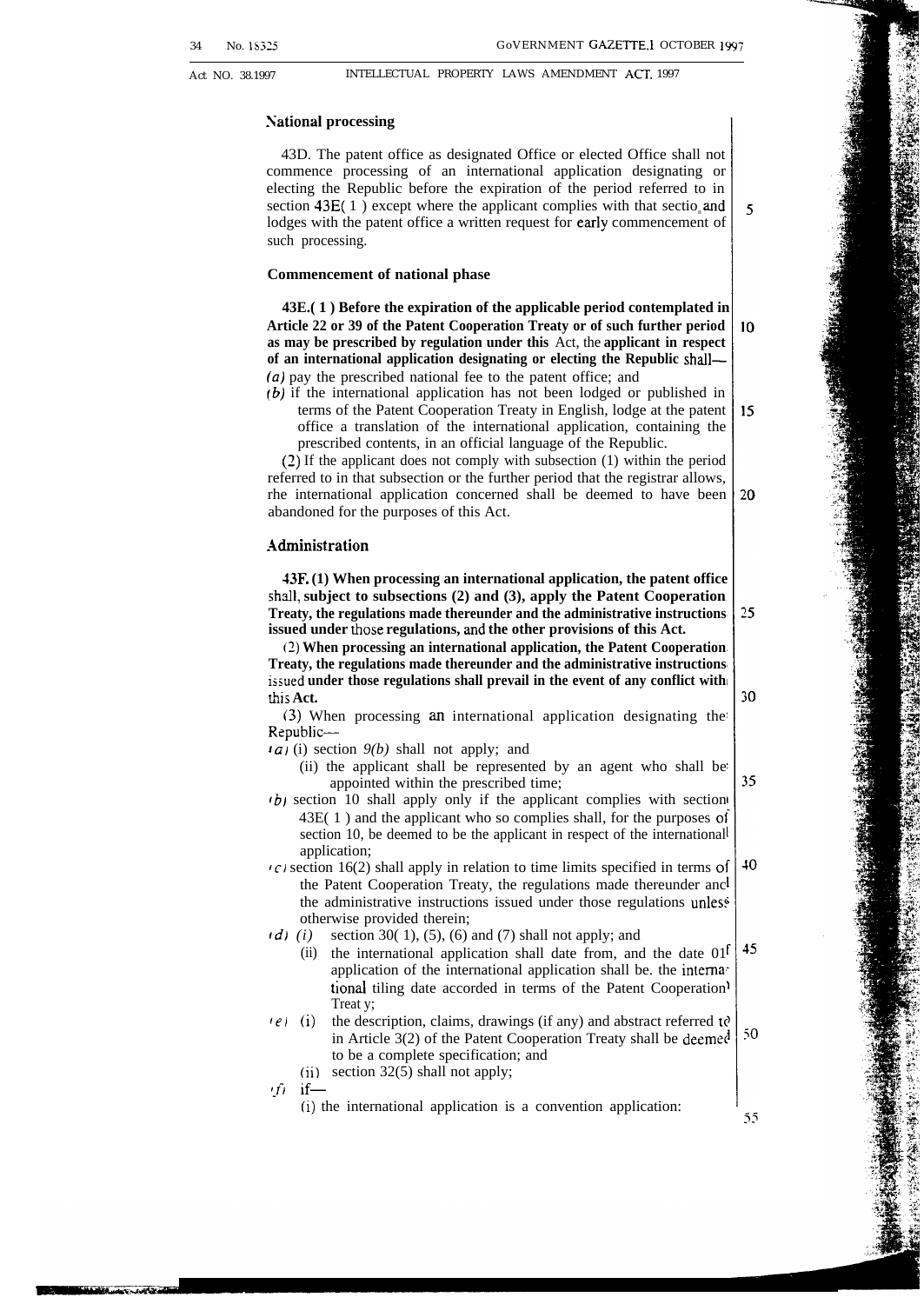*.4ct No. 38.1997*

(g)  $(h)$ 

*(i)*

*0) (k)*

*(1)*

**Amendment of** 

INTELLECTUAL PROPERTY LAWS AMENDMENT ACT. 1997

| (ii) the applicant has complied with Rule 17.1 of the regulations<br>made under the Patent Cooperation Treaty; and                                                                                                                                                                                                                                                                                                                   |    |  |  |  |  |  |  |
|--------------------------------------------------------------------------------------------------------------------------------------------------------------------------------------------------------------------------------------------------------------------------------------------------------------------------------------------------------------------------------------------------------------------------------------|----|--|--|--|--|--|--|
| (iii) the priority document referred to in the said Rule 17.1 is a<br>prescribed document for the purposes of section 35(2),<br>the applicant shall be deemed to have furnished a copy of the priority<br>document within the prescribed period referred to in section 35(2);<br>section 38 shall not apply;                                                                                                                         |    |  |  |  |  |  |  |
| for the purposes of section 40, the period of 18 months from the date<br>of the application shall be a period of 12 months from the date on<br>10<br>which the applicant complies with section $43E(1)$ ;<br>section 43(3) shall not apply but, when the applicant has complied<br>with section $43E(1)$ and the application has been published in terms of<br>Article 21 of the Patent Cooperation Treaty, the application shall be |    |  |  |  |  |  |  |
| open to public inspection as provided in section $43(1)$ ;<br>section $43(4)$ shall not apply;<br>any correction or rectification of any document made in terms of the<br>regulations made under the Patent Cooperation Treaty shall be deemed                                                                                                                                                                                       | 15 |  |  |  |  |  |  |
| to be a correction or amendment made in terms of section 50;<br>if an application for amendment of the international application is<br>(i)<br>made before the acceptance of the international application, the<br>application for amendment shall not be advertised as contem-<br>plated in section $51(2)$ ;                                                                                                                        |    |  |  |  |  |  |  |
| $if -$<br>(ii)<br>(au) the applicant has not elected the Republic for the purposes<br>of an international preliminary examination under Chapter<br>II of the Patent Cooperation Treaty before the expiration 01<br>19 months from the priority date as defined in Article $2(xi)$<br>of that Treaty and the applicant has complied with sectior                                                                                      | 25 |  |  |  |  |  |  |
| $43E(1)$ , any amendment made in terms of Article 19 of that<br>Treaty; and<br>the applicant has elected the Republic for the purposes of ar<br>(bb)<br>international preliminary examination under Chapter II of<br>that Treaty before the expiration of 19 months from the                                                                                                                                                         | 30 |  |  |  |  |  |  |
| priority date as defined in Article $2(xi)$ of the Paten<br>Cooperation Treaty and the applicant has complied with<br>section $43E(1)$ , any amendment annexed to the interna-<br>tional preliminary examination report,<br>shall be deemed to have been made in terms of section 51 but may<br>be set aside in terms of subsection (10) thereof.".                                                                                  | 35 |  |  |  |  |  |  |
| section 44 of Act 57 of 1978                                                                                                                                                                                                                                                                                                                                                                                                         | 40 |  |  |  |  |  |  |

39. Section 44 of the Patents Act, 1978, is hereby amended by the substitution in the Afrikaans text for subsection  $(3)$  of the following subsection:

 $\degree$ (3) Die patent geld vanaf die datum van die publikasie in subartikel [(2)] (1) vet-meld.".

# **Amendment of section 45 of Act 57 of 1978**

40. Section 45 of the Patents Act, 1978, is hereby amended by the substitution for subsection  $(1)$  of the following subsection:

" $(1)$  The effect of a patent shall be to grant to the patentee in the Republic, subject to the provisions of this Act, for the duration of the patent. the right to exclude other persons from making, using, exercising. [or] disposing or offering to 50 dispose of. Or importing the invention so that he@ shall have and enjoy the whole profit and advantage accruing by reason of the invention.".

45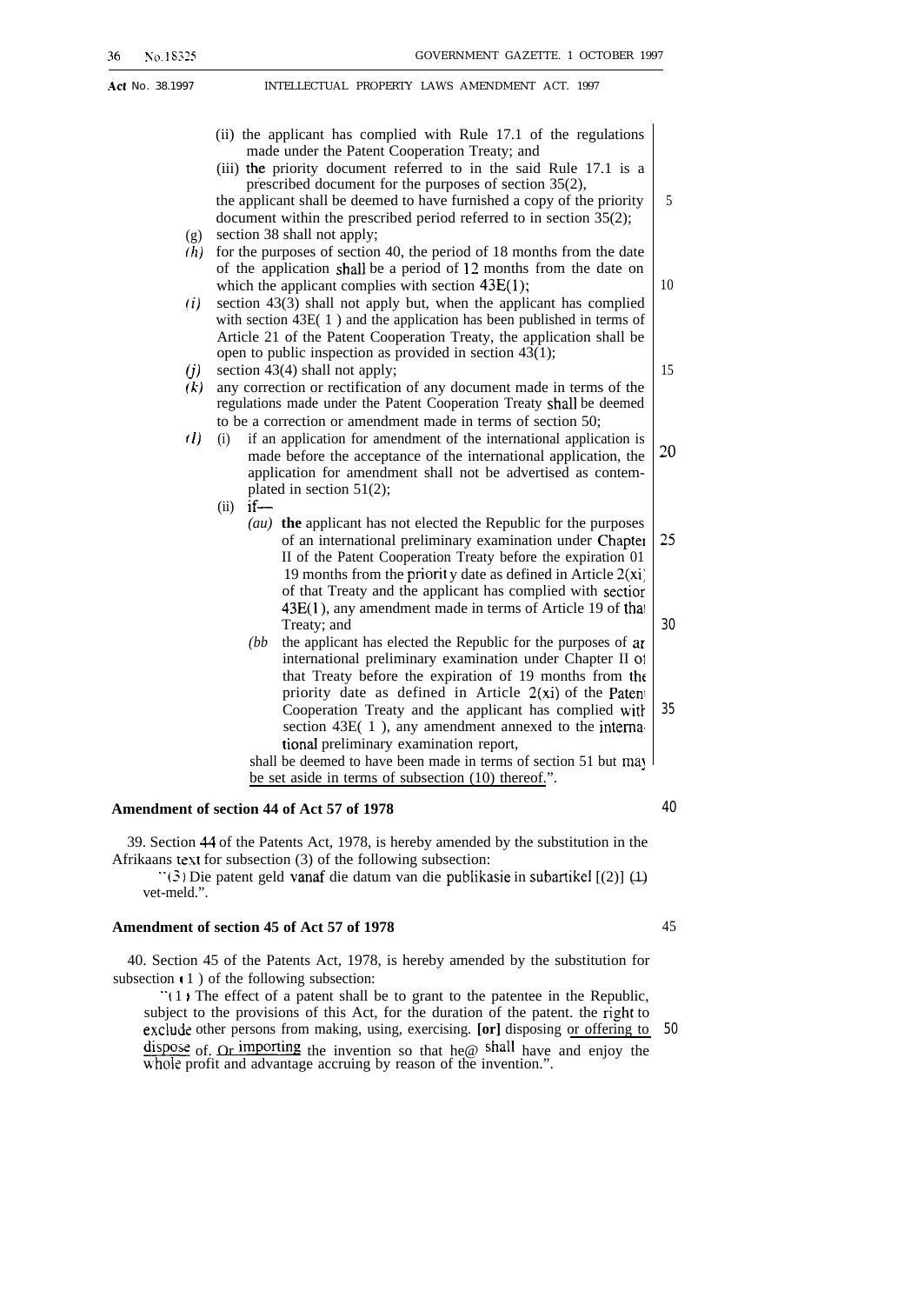., . . ...."...=..—\_

**5**

10

**----k**

Act No. 38, 1997 **INTELLECTUAL PROPERTY LAWS AMENDMENT ACT.** 1997

**Amendment of section 46 of Act 57 of 1978, as amended by section 5 of Act 67 of 1983**

**41. Section 46 of the Patents Act, 1978, is hereby amended by the substitution for subsection (1) of the following subsection:**

"(1) The duration of a patent shall, unless otherwise provided in this Act, be20 **years from the date of application therefor, subject to payment of the prescribed renewal fees by the patentee concerned or an agent.".**

**Amendment of section 49 of Act 57 of 1978**

**42. Section 49 of the Patents Act, 1978, is hereby amended by the substitution for subsection (6) of the following subsection:**

**"(6) Where any dispute arises between joint patentees as to their respective rights in or to a patent, the institution of proceedings relating to the patent or the manner in which they should deal with the patent or the patented invention, any joint patentee may apply to the commissioner to decide** the **matter in dispute.".**

**Amendment of section 51 of Act 57 of 1978, as amended by section 7 of Act 67 of 15 1983 and section 3 of Act 44 of 1986**

**43.** Section **51** of the Patents Act, 1978, is hereby amended by the substitution for the proviso to subsection (8) of the following proviso:

> '-provided that in determining the validity of the patent under this ACL regard shall be had to the priority date of the new matter introduced by way of the 20 supplementary disclosure.".

Amendment of section 55 of Act 57 of 1978

44. Section 55 of the Patents Act, 1978, is hereby amended by the addition of the following proviso:

"Provided that the commissioner shall not grant such a licence unless— 25

- *(a)* the invention claimed in the dependent patent involves an important technical advance of considerable economic significance in relation to the invention claimed in the prior patent;
- *(b) the* proprietor of the dependent patent granted the proprietor of the prior patent on reasonable terms a cross-licence to use the invention claimed in the  $\vert$  30 dependent patent; and
- (c) the use authorised in respect of the prior patent is not assignable except with the assignment of the dependent patent.'

Amendment of section 56 of Act 57 of 1978, as amended by section 2 of Act 76 of  $1988$  35

45. Section 56 of the Patents Act, 1978, is hereby amended—

- *(a)* by the substitution for subsection (1) of the following subsection: "(1 ) Any interested person who can show that the rights in a patent are being abused may apply to the **[registrar] commissioner in the prescribed manner for a compulsory licence under the patent. "-: 40**
- *(b)* by the deletion of subsection  $(1A)$  and paragraph *(b)* of subsection  $(2)$ ;
- (c) by the substitution for paragraph (a) of subsection (4) of the following paragraph:

*"(a)* The commissioner shall consider the application on its merits and may order the grant to the applicant of a licence on such conditions as he 45 or she may deem fit, including a condition precluding the licensee from importing into the Republic any patented articles.";

 $(d)$  by the addition of the following paragraph to subsection (4):

 $\mathcal{C}(c)$  A licence granted under this section shall include a provision that, subject to adequate protection of the legitimate interests of the licensee,  $\vert 50 \rangle$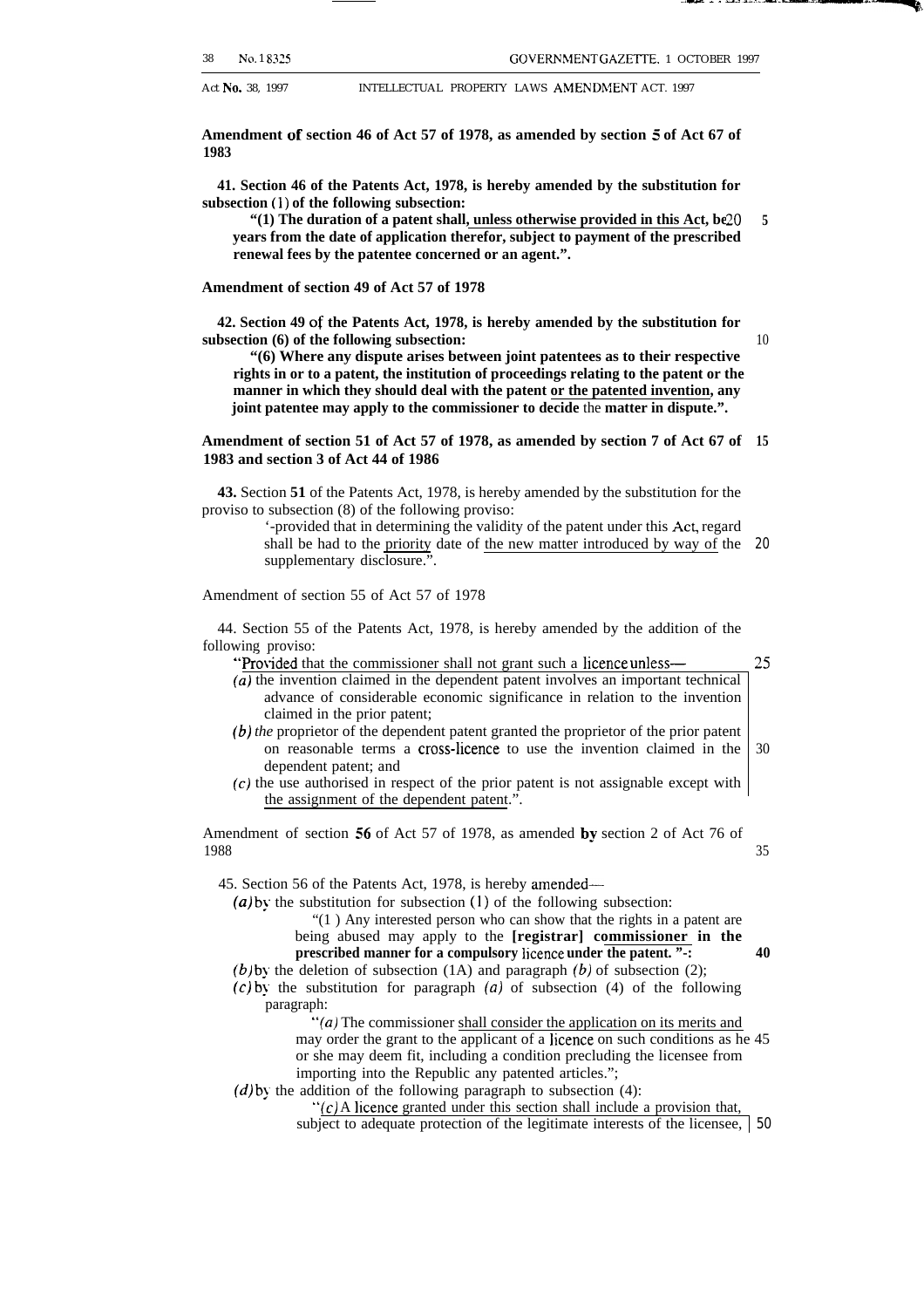.

the licence shall, on application by the patentee, be terminated if the circumstances which led to its grant cease to exist and, in the opinion of the commissioner. are unlikely to recur.";

- $(e)$  by the substitution for subsection (5) of the following subsection:
	- "(5) **[If the only abuse found by the commissioner to have been established is that set out in subsection**  $(2)(a)$ , any] Any licence granted under this section shall be non-exclusive **[but]** and shall not be transferable except *to* a person to whom the business or part of the business in connection with which the rights under the licence were exercised has been transferred."; 5 10
- (*f*) by the deletion of subsection  $(6)$ ;
- $(g)$  by the substitution for subsection (10) of the following subsection:

"(10) Subject [to the **provisions** of subsection  $(11)$  and] to the conditions that may be attached to the licence, a licensee under this section shall have the same rights and obligations as any other licensee 15 under a patent."; and

 $(h)$  by the deletion of subsections  $(11)$  and  $(1 2)$ .

# **Amendment of section 65 of Act 57 of 1978, as amended by section 3 of Act 76 of 1988**

**46.** Section 65 of the Patents Act, 1978. is hereby amended by the substitution for 20 subsection  $(6)$  of the following subsection:

|              |  |  | $\cdot$ (6) In lieu of damages the plaintiff may, at his or her option, be awarded |  |  |  |
|--------------|--|--|------------------------------------------------------------------------------------|--|--|--|
|              |  |  | an amount calculated on the basis of a reasonable royalty which would have         |  |  |  |
|              |  |  | been payable by a licensee or sub-licensee in respect of the patent                |  |  |  |
| concerned.". |  |  |                                                                                    |  |  |  |

# Amendment **of section 91 of Act 57 of 1978**

**47.** Section 91 of the Patents Act. 1978, is hereby amended by the substitution for the words following paragraph  $(g)$  of the following words:

'-generally. as to any matter which he or she considers [it] necessary or expedient to prescribe in order to carry out, or give effect to, the Patent Cooperation Treaty or that the purposes of this Act may be achieved.". 30

#### **Substitution of certain expression in Act** 57 **of 1978**

**48.** The Patents Act, 1978, is hereby amended by the substitution for the expression "South African Institute of Patent Agents", wherever it occurs, of the expression "South African Institute of Intellectual Property Law".

# Substitution **of long title of Act 57 of 1978**

49. The following long title is hereby substituted for the long title of the Patents Act, **1978:**

#### **"ACT**

**To pro}ide for the registration and granting of patents for inventions and for** 40 **matters connected therewith."'.**

**Amendment of section I of Act 98 of 1978, as amended by section 1 of Act 56 of 1980, section 1 of Act 66 of 1983, section 1 of Act 52 of 1984, section 1 of Act 13 of 1988 and section 1 of Act 125 of 1992**

**50. Section 1(1) of the Copyright Act. 1978. is hereby amended—** 

45

25

35

 $(a)$  by the substitution for the definition of "broadcast" of the following **definition:**

\_.\_.. ,–7. .—. -—-- .=---- S.--.-T—-—. ~., ...-,—..— —....—\_\_\_\_\_ ——

" 'broadcast'. when used as a noun. means a telecommunication service

of transmissions consisting of sounds, images, signs or signals which— (a) takes place by means of electromagnetic waves of frequencies of  $\vert 50 \rangle$ lower than 3000 GHz transmitted in space without an artificial conductor; and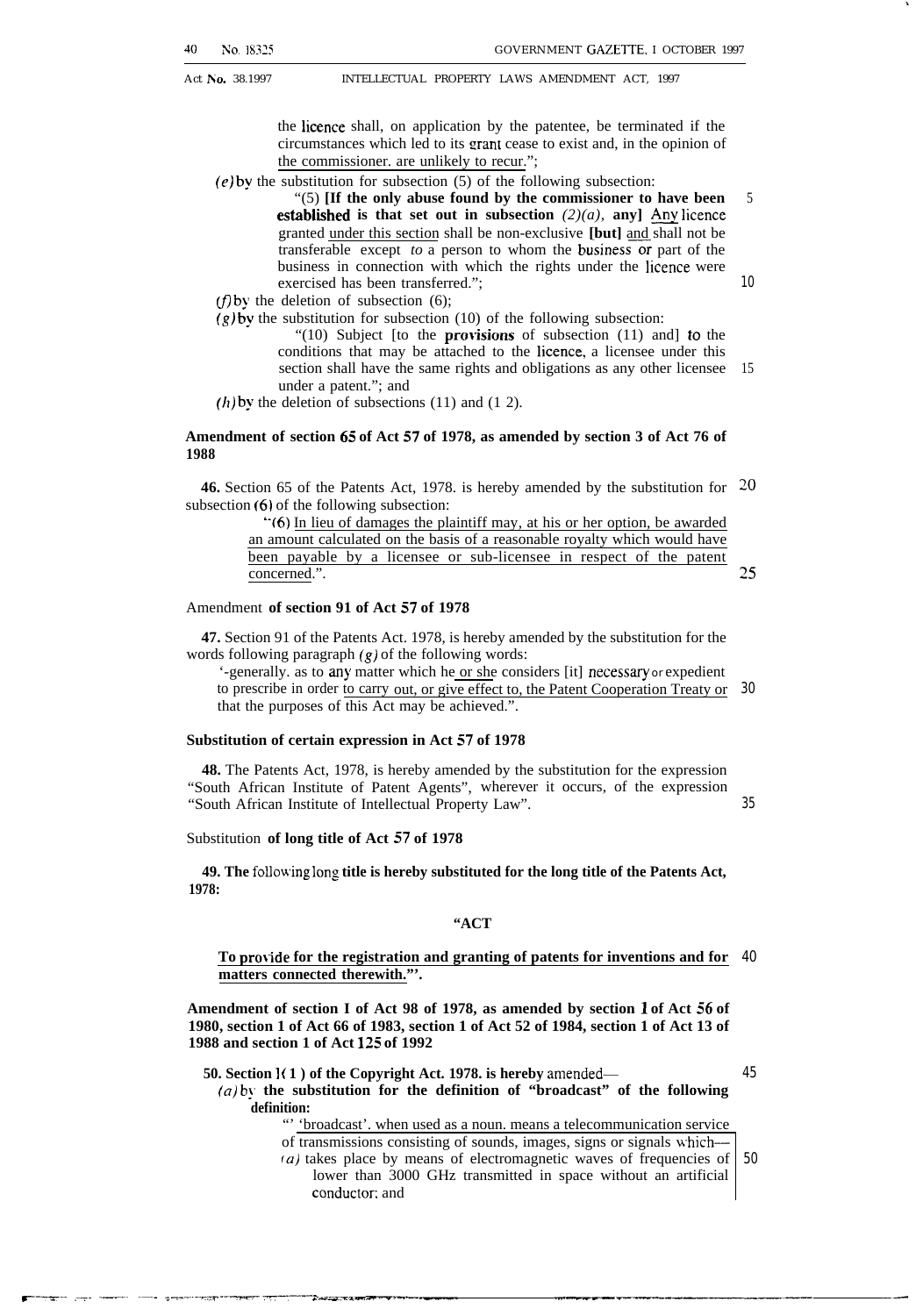Act No. 38.1997 INTELLECTUAL PROPERTY LAWS AMENDMENT ACT. 1997

*(b) is* intended for reception by the public or sections of the public, and includes the emitting of programme-carrying signals to a satellite, and, when used as a verb, shall be construed accordingly;";

*(b)* by the substitution for the definition of "broadcaster" of the following definition: 5

" 'broadcaster' means a person who undertakes a broadcast;";

(c) by the substitution for the definition of "cinematography film" of the following definition:

" 'cinematography film' means [the] any fixation or storage by any means whatsoever on film or any other material of data, signals or a sequence of IO images capable, when used in conjunction with any other mechanical, electronic or other device, of being seen as a moving picture and of reproduction, and includes the sounds embodied in a sound-track associated with the film, but shall not include a computer program;";

- (d) by the deletion of the definition of "Corporation"; 15
- (e) by the substitution for paragraph  $(g)$  of the definition of "literary work" of the following paragraph:
	- "(g) tables and compilations, including tables and compilations of data stored or embodied in a computer or a medium used in conjunction with a computer,";  $20$
- $f$ ) by the substitution for the definition of "rebroadcasting" of the following definition:

" 'rebroadcasting' means the simultaneous or subsequent broadcasting by one **[broadcasting organization] broadcaster of the broadcast of another [broadcasting organization] broadcaster;**";  $25$ 

- **(g) by the substitution for the definition of "record" of the following definition:** " 'record' means any disc, tape, perforated role or other device in or on which sounds, or data or signals representing sounds, are embodied or represented so as to be capable of being automatically} reproduced **[therefrom] or performed therefrom;"; and 30**
- **(h) by the substitution for the definition of "sound recording" of the following definition:**

" 'sound recording' means any fixation or storage of sounds. or data or signals representing sounds, capable of being reproduced. but does not include a sound-track associated with a cinematography film:". 35

# **Amendment of section 2 of Act 98 of 1978, as amended by section 2 of Act 56 of 1980, section 2 of Act 52 of 1984 and section 2 of Act 125 of 1992**

**51.** Section 2 of the Copyright Act, 1978. is hereby amended by the substitution for subsection (2) of the following subsection:

"(2) A work. except a broadcast or programme-carrying signal, shall not be eligible 40 for copyright unless the work has been written down. recorded, represented in digital data or signals or otherwise reduced to a material form.".

# **Amendment of section 3 of Act 98 of 1978, as amended by section 3 of Act 52 of 1984 and section 3 of .4ct 125 of 1992**

52. Section 3(2) of the Copyright Act, 1978: is hereby amended by the substitution for 45 paragraph *(b)* of the following paragraph:

" $(b)$  cinematography films, photographs and computer programs, fifty years from the end of the year in which the work—

(i) is made available to the public with the consent of the owner of the copyright; or 50

 $(ii)$  is first published,

whichever term is the longer, or failing such an event within fifty years [from] **—of the making of the work, fifty years from the end of the year In which the work is made:".**

**BY THEFT**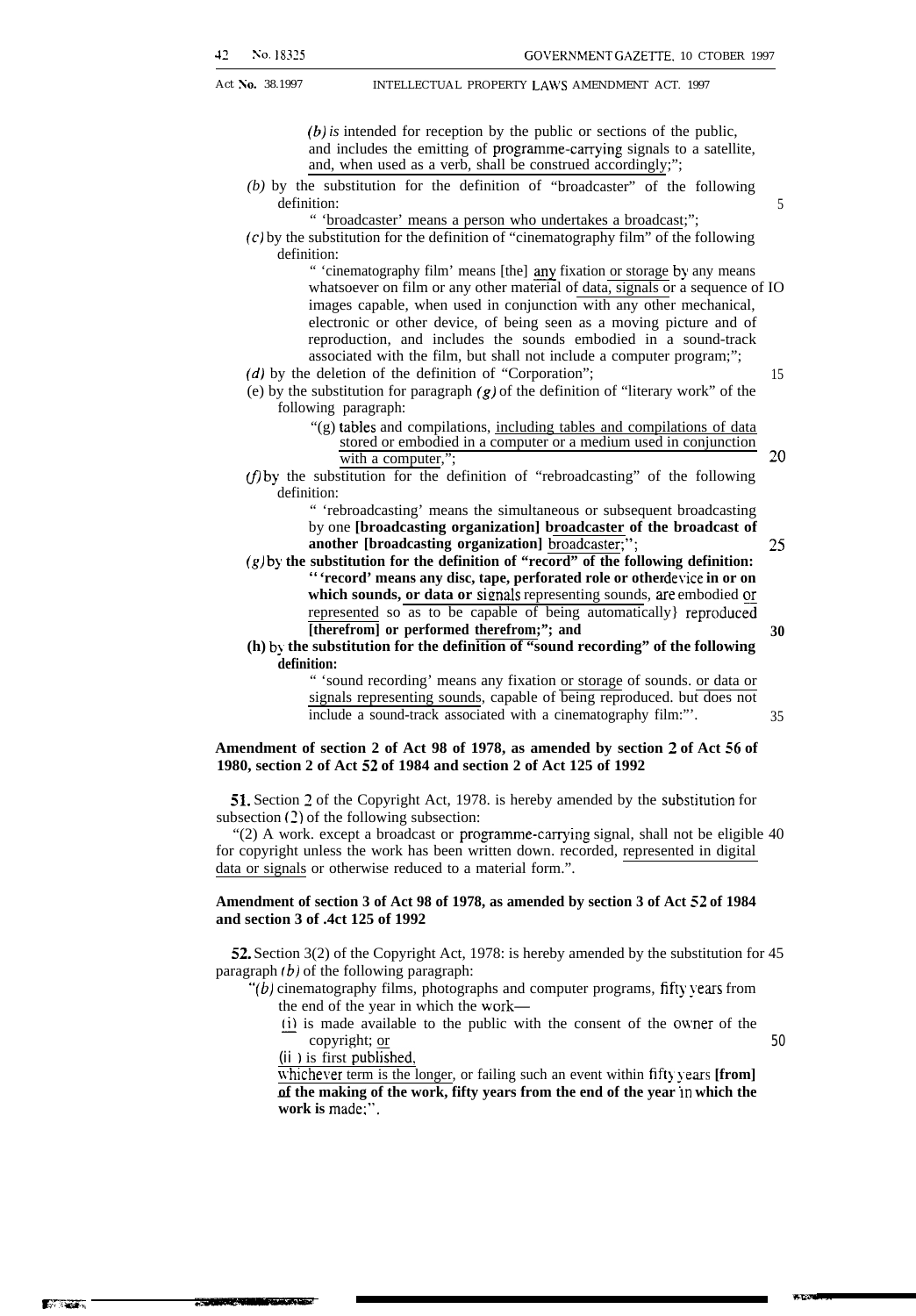Act No. 38.1997 INTELLECTUAL PROPERTY LAWS AMENDMENT ACT. 1997

# **Substitution of section llB of Act 98 of 1978, as inserted by section 10 of Act 125 of 1992**

53. The following section is hereby substituted for section 1 lB of the Copyright Act, 1978:

# **".Nature of copyright in computer programs 5**

-.

|                   | 11B. Copyright in a computer program vests the exclusiveright to do or                                                                                                                                      |    |
|-------------------|-------------------------------------------------------------------------------------------------------------------------------------------------------------------------------------------------------------|----|
|                   | authorize the doing of any of the following acts in the Republic:                                                                                                                                           |    |
| (a)               | Reproducing the computer program in any manner or form:                                                                                                                                                     |    |
| (b)               | publishing the computer program if it was hitherto unpublished;                                                                                                                                             |    |
| (c)               | performing the computer program in public;                                                                                                                                                                  | 10 |
| (d)               | broadcasting the computer program;                                                                                                                                                                          |    |
| (e)               | causing the computer program to be transmitted in a diffusion service,<br>unless such service transmits a lawful broadcast, including the<br>computer program, and is operated by the original broadcaster; |    |
| (f)               | making an adaptation of the computer program;                                                                                                                                                               | 15 |
| $\left( q\right)$ | doing, in relation to an adaptation of the computer program. any of the<br>acts specified in relation to the computer program in paragraphs $(a, b)$ to<br>$(e)$ inclusive:                                 |    |
|                   | (h) letting. or offering or exposing for hire by way of trade, directly or<br>indirectly, a copy of the computer program.".                                                                                 |    |

# **Amendment of section 12 of Act 98 of 1978, as amended by section 11 of Act 125 of 1992**

54. Section 12 of the Copyright Act, 1978, is hereby amended by the substitution for subsection (5) of the following subsection:

"(5 $\frac{1}{2}$  *(a) The copyright in a literary or musical work shall not be infringed by the 25* reproduction of such work by [the Corporation] a broadcaster by means of its own facilities where such reproduction or any copy thereof is intended exclusively for lawful broadcasts of the  $[Corporation]$  broadcaster and is destroyed before the expiration of a period of six months immediately following the making of the reproduction, or such longer period as may be agreed to by the owner of the 30 relevant part of the copyright in the work.

(b) Arty reproduction of a work made under paragraph *(a)* may. if it is of an exceptional documentary nature, be preserved in the archives of the [Corporation] broadcaster. but shall, subject to the provisions of this Act, not be used for broadcasting or for any other purpose without the consent of the owner of the 35 relevant part of the copyright in the work.".

### **Amendment of section 24 of Act 98 of 1978, as amended by section 21 of Act 125 of 1992**

55. Section 24 of the Copyright Act, 1978, is hereby amended by the substitution for subsections  $(1A)$ .  $(1 B)$  and  $(1 C)$  of the following subsections, respectively: 40

" $(1 A)$  In lieu of damages the plaintiff may. at his or her option. be awarded an amount calculated on the basis of a reasonable royalty which would have been payable by a licensee in respect of the work or type of-work concerned.

(lB) For the purposes of determining the amount of damages or a reasonable royalty to be awarded under this section or section  $25(2)$ , the court may direct an enquiry to be held and may prescribe such procedures for conducting such enquiry as the court considers necessary. 45

(1 C) Before the oumer of copyright institutes proceedings under this section. he or she shall give notice in writing to the exclusive licensee or sub-licensee of the copyright concerned of the intention to do so, and the exclusive licensee or  $\vert$  50 sub-licensee may intervene in such proceedings and recover any damages he or she may have suffered as a result of the infringement concerned or a reasonable royalty to which he or she may be entitled.".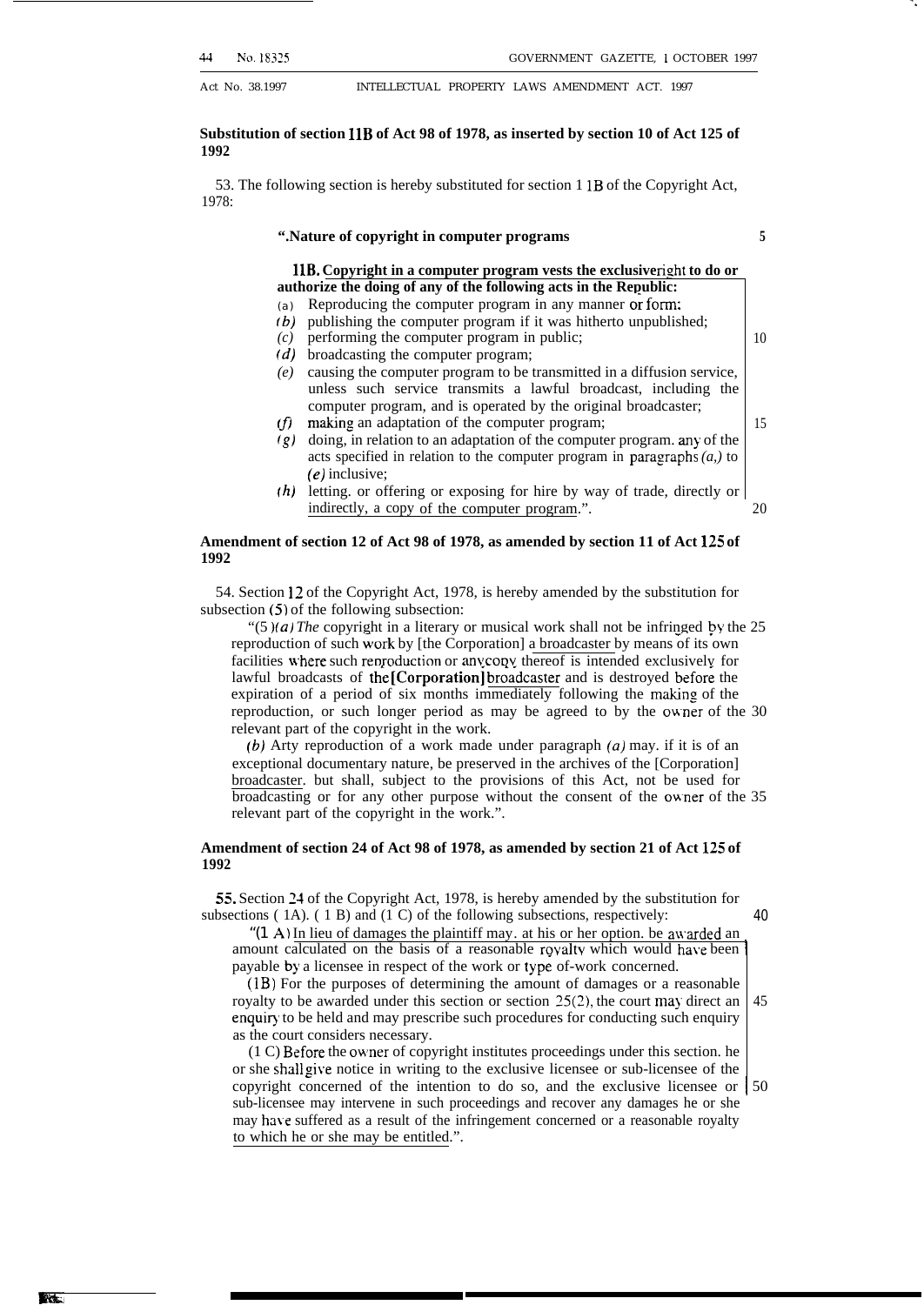46 No. 1s325 GOVERNMENT GAZETTE, 1 OCTOBER 1997

\

Act No. 38, 1997 **INTELLECTUAL PROPERTY LAWS AMENDMENT ACT, 1997** 

# **Amendment of section 25 of Act 98 of 1978, as amended by section 21 of Act 125 of 1992**

56. Section 25 of the Copyright Act, 1978, is hereby amended by the substitution for subsection (2) of the following subsection:

 $''(2)$  Before an exclusive licensee or sub-licensee institutes proceedings under 5 subsection (1), he or she shall give notice in writing to the owner of the copyright concerned of the intention to do so, and the owner may intervene in such proceedings and recover any damages he or she may have suffered as a result of the infringement concerned or a reasonable royalty to which he or she may be entitled.". **10**

# **Substitution of section 34 of Act 98 of 1978**

57. The following section is hereby substituted for section 34 of the Copyright Act, 1978:

#### **"Diffusion service**

34. In a dispute concerning the transmission of broadcasts in a diffusion 15 service in the Republic, the tribunal shall disallow any claim under this Act to the extent to which the Iicences of the broadcaster concerned provide for or include such transmission in a diffusion service.".

# **Substitution of certain word in Act 98 of 1978**

58. Sections  $6(e)$ ,  $7(d)$ ,  $8(1)(d)$  and  $10(c)$  of the Copyright Act, 1978. are hereby 20 amended by the substitution *in* the Afrikaans text for the word "voortgesit", wherever it occurs, of the word "bedryf".

#### **Amendment of section 10 of Act 194 of 1993**

 $A \times B \times A$ 

59. Section 10 of the Trade Marks Act, 1993, is hereby amended— *(a)* by the substitution for paragraph (5) of the following paragraph: 25 .'(5) a mark which consists exclusively of the shape, configuration, [or] colour or pattern of goods where such shape, configuration. **[or]** colour or pattern is necessary to obtain a specific technical result. or results from the nature of the goods themselves;"; *(b)* by the substitution for paragraph (6) of the following paragraph: 30  $\cdot$ (6) subject to the provisions of section 36(2), a mark which, on the date of application for registration thereof, or, where appropriate. of the priority claimed in respect of the application for registration thereof, constitutes, or the essential part of which constitutes. a reproduction. imitation *or* translation of a trade mark which is entitled to 35 protection under the Paris Convention as a well-known trade mark within the meaning of section 35(1) of this Act and which is used for goods or services identical or similar to the goods or semices in **[question] respect of which the trade mark is well-known and** where such use is likely to cause deception or confusion;  $\cdot$  : 40  $(c)$  by the substitution for paragraph  $(8)$  of the following paragraph:  $\cdot$ (8)(*a*) a mark which consists of or contains the national flag of the Republic or a convention country, or an imitation from a heraldic point of view, without the authorization of the competent authority of the Republic or convention country. as  $\vert 45 \rangle$ the case may be, unless it appears to the registrar that use of the flag in the manner proposed is permitted without such authorization;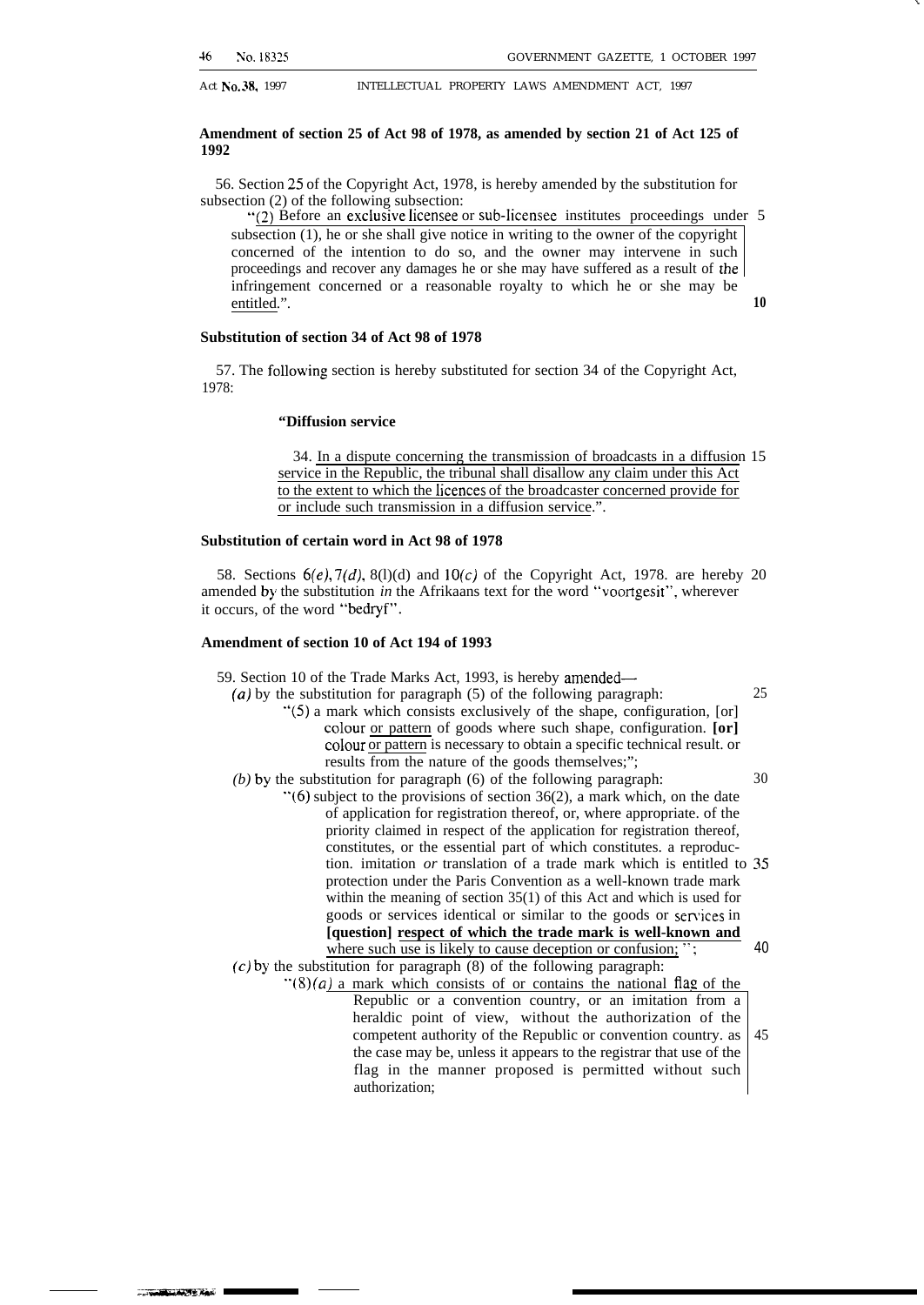5

10

30

35

Act No. 38.1997 [INTELLECTUAL PROPERTY LAWS AMENDMENT ACT. 1997

- (b) a mark which consists of or contains the arrnorial bearings or any other state emblem of the Republic or a convention country, or an imitation from a heraldic point of view. without the authorization of the competent authority of the Republic or convention country, as the case may be; (c) a mark which consists of or contains an official sign or hallmark adopted by the Republic or a convention country. or an imitation from a heraldic point of view, and which indicates
	- control and warranty, in relation to goods or services of the same or a similar kind as those in relation to which it indicates control and warranty, without the authorization of the competent authority of the Republic or convention country. as the case may be;
- $(d)$  a mark which consists of or contains the flag, the armorial bearings or any other emblem, or an imitation from a heraldic point of view, or the name, or the abbreviation of the name, of any international organization of which one or more convention countries are members, without the authorization of the organization concerned, unless it appears to the registrar that use of the flag, arrnorial bearings, other emblem or imitation or the name or abbreviation in the manner proposed, is not such as to suggest to the public that a connection exists between the organization and the mark, or is not likely to mislead the public as to the existence of a connection between the organization and the proprietor of the mark: 15 20 25

#### Provided that—

- (i) paragraphs  $(b)$ ,  $(c)$  and  $(d)$  shall apply to a state emblem and an official sign or hallmark of a convention country and an emblem. the name. or the abbreviation of the name. of an international organization only if and to the extent that—
	- *(aa)* the convention country or international organization. as the case may be. has notified the Republic in accordance with Article *6ter* of the Paris Convention that it desires to protect that emblem, official sign or hallmark. name or abbreviation, as the case may be;
	- (bb) such notification remains in force: and
	- (cc) the Republic has not objected to it in accordance with Article 6ter of the Paris Convention or any such objection has been withdrawn;
- (ii) paragraph  $(b)$ ,  $(c)$  or  $(d)$  shall apply only in relation to applications for registration made more than two months after receipt of the notification referred to in paragraph  $(i)(aa)$ : 40
- (iii) paragraph (b) or(c) *shall not* prevent the registration of a trade mark by a citizen of any country who is authorized to make use of a state emblem or official sign or hallmark of that country, notwithstanding the fact that it is similar to that of another country;"; 45
	- and
- *(d)* by the substitution for paragraph (17) of the following paragraph:
	- "(17) a mark which is *identical or similar to a trade mark-which is already 50* registered and which is well-known in the Republic. if the use of the mark sought to be registered would be likely to take unfair advantage of, or be detrimental to, the distinctive character or the repute of the registered trade mark, notwithstanding the absence of deception or confusion, unless the proprietor of such trade mark 55 consents to the registration of such mark:".

# **Amendment of section 11 of Act 194 of 1993**

**60. Section 11 of the Trade Marks Act, 1993, is hereby amended by the substitution for subsection (2) of the following subsection:**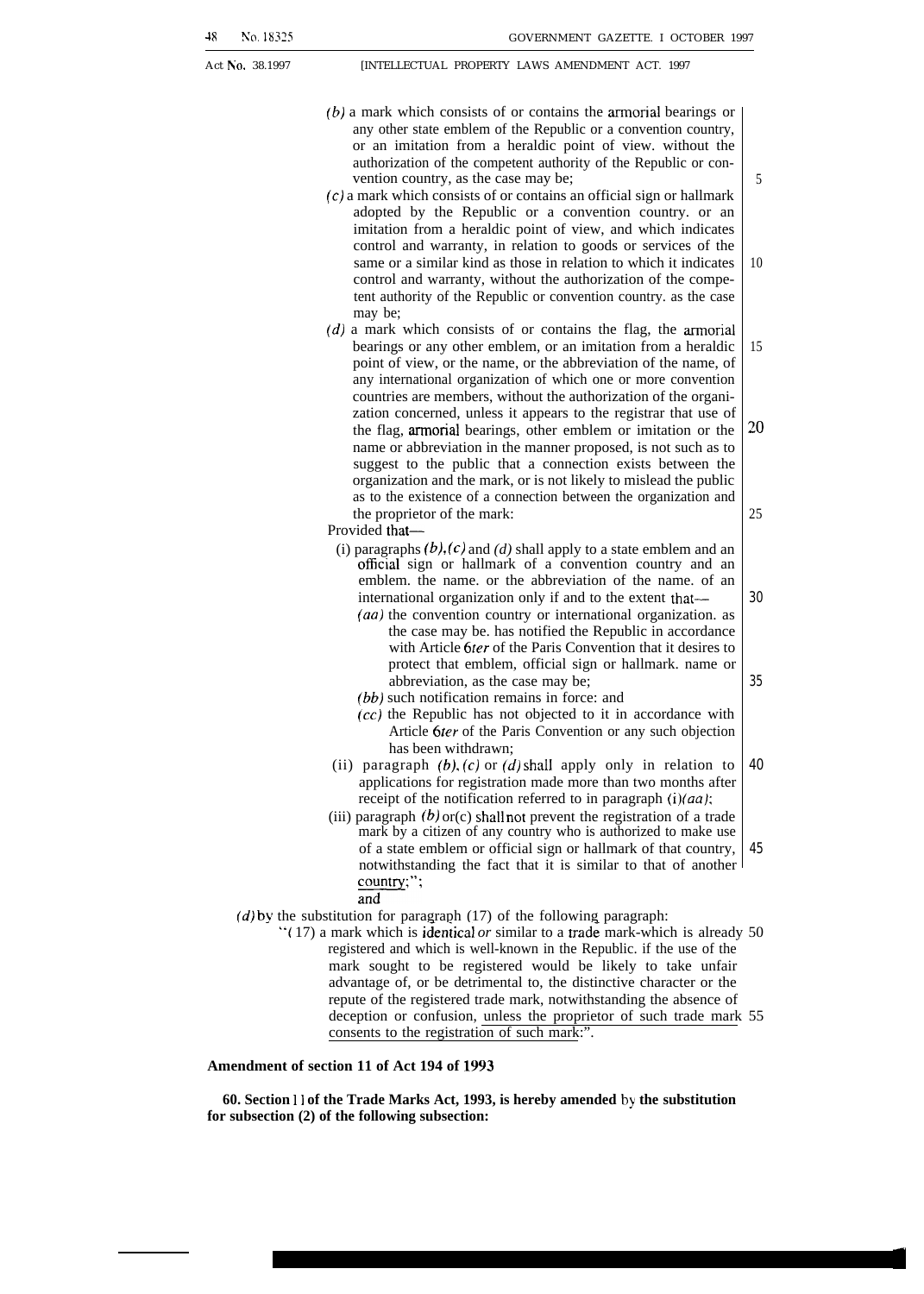Act No. 38.1997 **INTELLECTUAL PROPERTY LAWS AMENDMENT ACT, 1997** 

"(2) Where a trade mark has, either before or after the commencement of this Act. been registered as contemplated in subsection (1) and, during the subsistence of that registration, the prescribed classification in accordance with which the trade mark was registered as aforesaid is revised or is replaced by a new classification, the proprietor of the trade mark **[shall, when applying for the renewal of the 5 registration thereof in terms of section 37, at the same time] may. at any time, apply in the prescribed manner for revision, in accordance with the revised or new classification, of the class or classes in** which the trade mark is registered.".

#### **Repeal of section 13 of Act 194 of 1993**

**61. Section 13 of the Trade Marks Act, 1993, is hereby repealed. 10**

# **Amendment of section 27 of Act 194 of 1993**

62. Section 27 of the Trade Marks Act, 1993, is hereby amended—

(a) by the substitution in subsection (1) for the words preceding paragraph (a) of the following words:

> "Subject to the provisions of [sections 13 and] section  $70(2)$ , a 15 registered trade mark may, on application to the court, or, at the option of the applicant and subject to the provisions of section 59 and in the prescribed manner, to the registrar by any interested person, be removed from the register in respect of any of the goods or services in respect of which it is registered, on the ground either—"; and 20

 $(b)$  by the addition of the following subsection:

"(5) Subsection  $(1)(a)$  and  $(b)$  does not apply to a trade mark in respect of which protection may be claimed under the Paris Convention as a well-known trade mark within the meaning of section  $35(1)$  of this Act."

#### **Amendment of section 30 of Act 194 of 1993 25**

63. Section 30 of the Trade Marks Act, 1993, is hereby amended by the substitution for subsection (3) of the following subsection:

"(3) Any association of a trade mark with any other trade mark registered in the name of the same proprietor shall be deemed to be an [associate] association with all trade marks associated with that other trade mark." 30

## **Amendment of section 34 of Act 194 of 1993**

64. Section 34(3) of the Trade Marks Act, 1993, is hereby amended-

*(a)* by the substitution for the words preceding paragraph *(a)* of the following words:

"'Where a trade mark registered in terms of this Act has been infringed, 35 [the court] any High Court having jurisdiction may grant the proprietor the following relief, namely—"; and

 $(b)$  by the substitution for paragraph  $(d)$  of the following paragraph:

 $''(d)$  in lieu of damages, at the option of the proprietor, a reasonable royalty which would have been payable by a licensee for the use of 40 the trade mark concerned, including any use which took place after advertisement of the acceptance of an application for registration and which, if taking place after registration. would amount to infringement of the rights acquired by registration.".

# **Amendment of section 35 of Act 194 of 1993 45**

\_——\_——-—. .—

65. Section 35 of the Trade Marks Act, 1993, is hereby amended—  $(a)$  by the insertion after subsection (1) of the following subsection: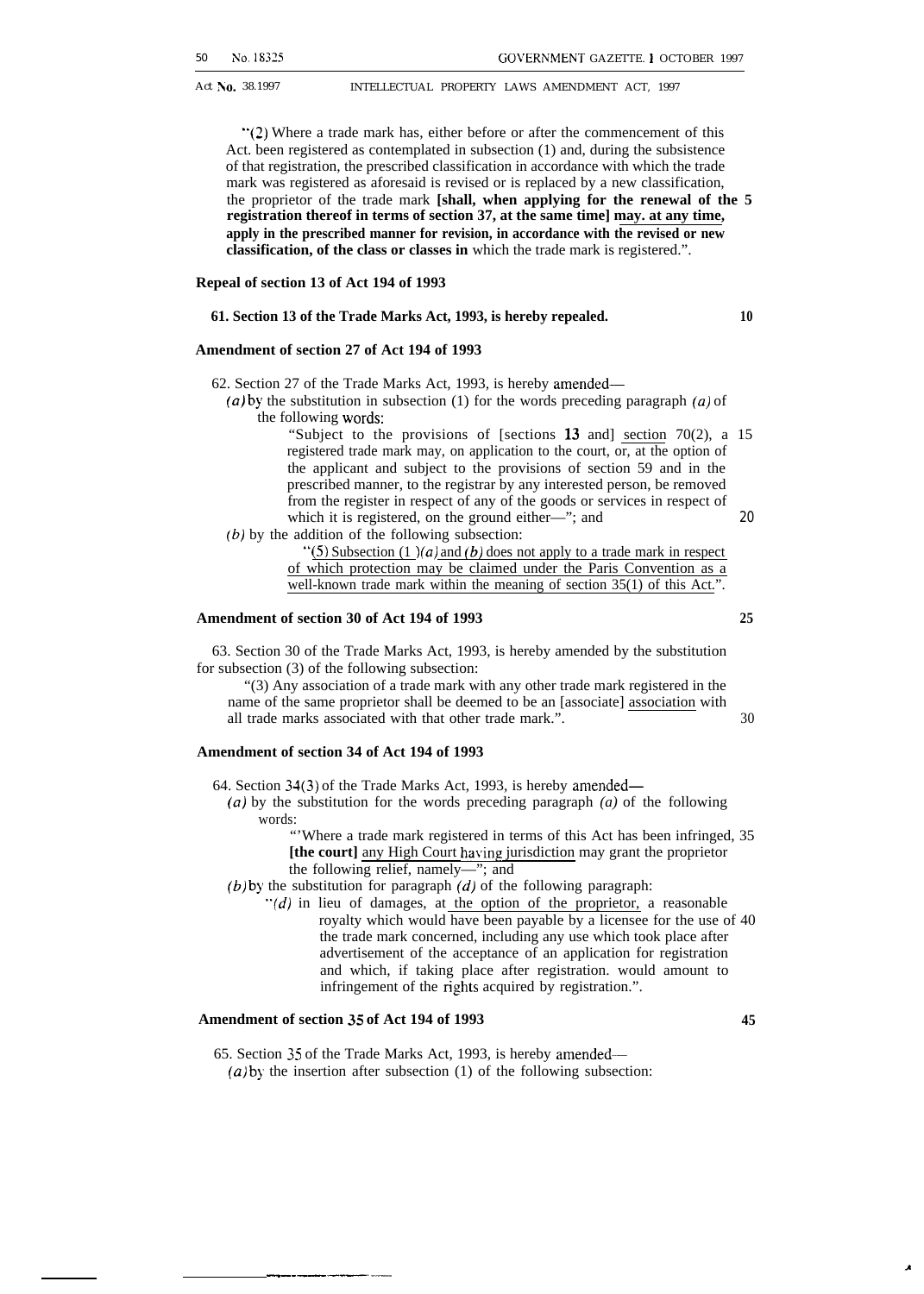Act No. 38, 1997 **INTELLECTUAL PROPERTY LAWS AMENDMENT ACT.** 1997

"(1 A) In determining for the purposes of subsection  $(1)$  whether a trade mark is well-known in the Republic, due regard shall be given to the knowledge of the trade mark in the relevant sector of the public, including knowledge which has been obtained as a result of the promotion of the trade mark."; and 5

*(b)* by the addition of the following subsection:

"(4) Where, by virtue of section 10(8), the authorization of the competent authority of a convention country or an international organization is required for the registration of a mark as a trade mark, such authority or organization is entitled to restrain the use in the  $\vert$  10 Republic of such a mark without such authorization.".

# **Amendment of section 39 of Act 194 of 1993**

**66. Section 39 of the Trade Marks Act, 1993, is hereby amended—**

*(a)* by the substitution for subsection (4) of the following subsection:

"(4) **[Notwithstanding anything to the contrary contained in** 15 **subsections (1), (2) and (3), a registered trade mark is not assignable or transmissible ifl IJ, as a result of the assignment or transmission of a registered trade** mark, **[and] the use of the trade mark by different persons in the Republic or elsewhere [circumstances exist or would exist which give rise or]** would give rise to the likelihood of deception 20 or confusion, section 10(13) shall apply."; and

*(b)* by the deletion of subsection (6).

# **Insertion of section 48A in Act 194 of 1993**

**67. The following section is hereby inserted after section 48 of the Trade Marks Act, 1993:** 25

> **"List of emblems of convention countries and international organizations**

**48A. (1)** The registrar shall keep a list of—

( $a$ ) all state emblems and official signs and hallmarks of convention countries; and

30

35

40

*(b)* all emblems, names and abbreviations of names of international organizations,

which are protected in terms of the Paris Convention by virtue of notification to the Republic in accordance with Article 6ter of the Convention.

 $(2)$  The list referred to in subsection (1) shall be open at all convenient times during office hours to inspection by the public.".

## Substitution of section 51 of **Act** 194 of 1993

68. The following section is hereby substituted for section51 of the Trade Marks Act, 1993:

"Registration to be *prima facie* **evidence of validity**

**51.** In all legal proceedings relating to a registered trade mark (including applications under section [25] 24) the fact that a person is registered as the proprietor of the trade mark shall be *prima facie* evidence of the validity of the original registration of the trade mark and of all subsequent assignments 45and transmissions thereof.".

#### **Amendment of section 1 of Act 195 of 1993**

**69. Section 1(1 ) of the Designs Act, 1993. is hereby amended by the deletion of the definition of "'personal representative".**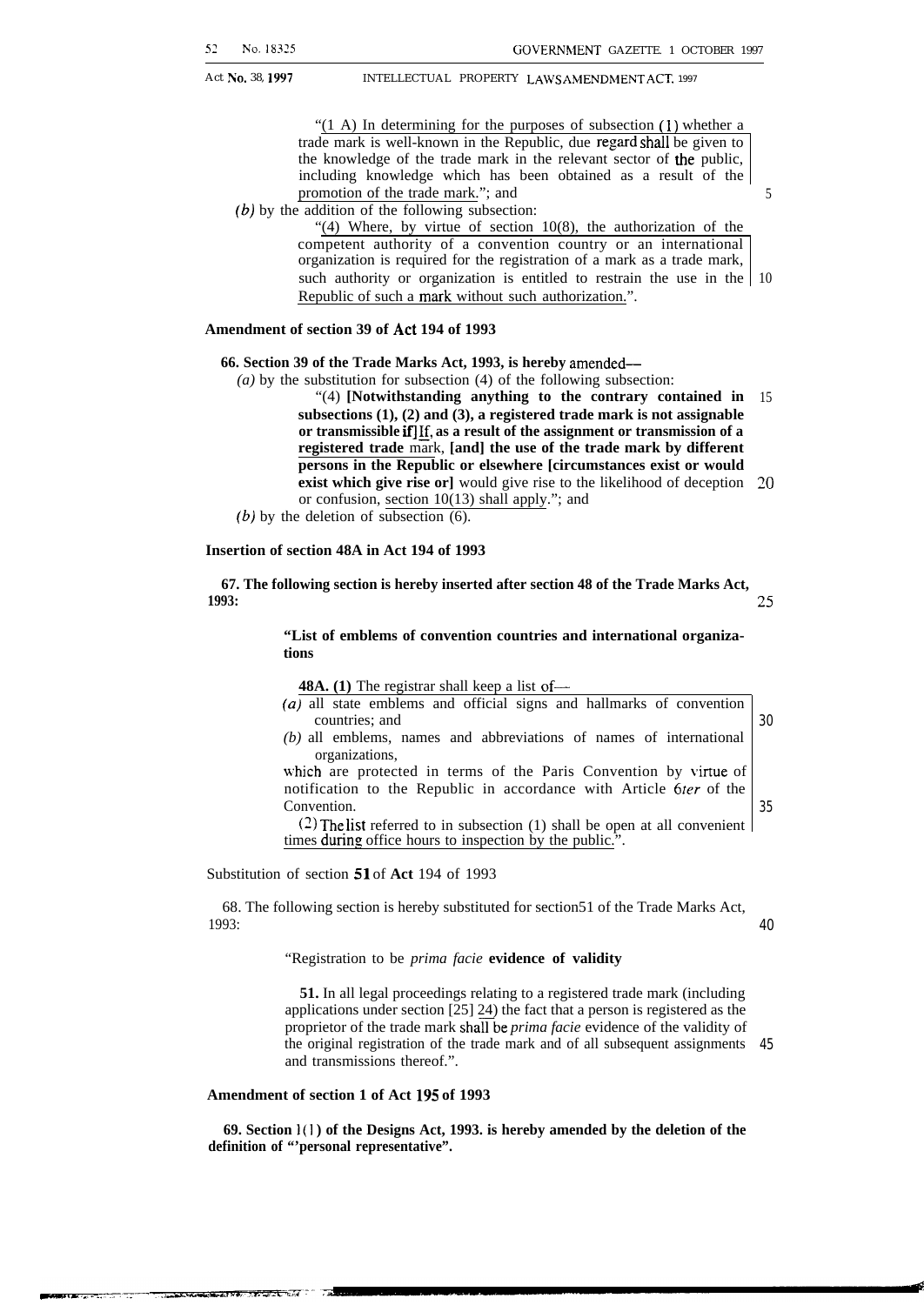Act No. 38.1997 INTELLECTUAL PROPERTY LAWS AMENDMENT ACT, 1997

# **Amendment of section 14 of Act 195 of 1993**

70. Section 14 of the Designs Act. 1993. is hereby amended-

*(a)* by the substitution for the proviso to subsection (2) of the following proviso: "Provided that in the case of the release date thereof being the earlier, the design shall not be deemed to be new if an application for the registration 5

of such design has not been lodged—

- $(a)$  in the case of an integrated circuit topography. a mask work or a series of mask works, within two years; or
- $(b)$  in the case of any other design, within six months,

of such release date."; and 10

(b) by the substitution for paragraph  $(b)$  of subsection (3) of the following paragraph:

 $\cdot$  (*b*) all matter contained in an application—

- $(i)$  for the registration of a design in the Republic; or
- **—**(]1) **[of an application] in a convention country for the registration 15** of a design which has subsequently been registered in the
- Republic in accordance with the provisions of section 44. of which the date of application in the Republic or convention country . as the case may be. is earlier than the date of application or

the release date contemplated in subsection  $(2)$ .".

# **Amendment of section 15 of Act 195 of 1993**

**71. Section 15 of the Designs Act, 1993, is hereby amended by the addition of the following subsection:**

':(5) Where an appIication for the registration of a design has been made or a design has been registered and a further application is made by the same applicant 125 to register the design or a part thereof in the same or the other Part of the register and in the same class or in one or more other classes, such further application shall not be invalidated on the ground that the design—

- (*a*) in the case of
	- (i) an aesthetic design. is not new and original;

30

(ii) a functional design, is not new and is commonplace in the art in question. by reason only that the design forms the subject of such previous application *or* registration: or

 $(b)$  was previously made available to the public by reason only that the design has been applied to articles within the class in which such previous application or  $\vert$  35 registration Was lodged."'.

# **Substitution of section 18 of Act 195 of 1993**

**72. The following section is hereby substituted for section 18 of the Designs Act, 1993:**

# **'"Certificate of registration 40**

**18. As soon as practicable after the registration of a design under section 15( 1 ) the registrar shall—**

**(a) issue a notification of registration to the applicant; and**

*(b)* cause to be published in the journal in the prescribed form a notice of such registration and, upon such publication, issue a certificate of  $|45$ registration to the registered proprietor.".

#### **Amendment of section 20 of Act 195 of 1993**

**73. Section 20 of the Designs Act. 1993. is hereby amended by the addition of the following subsection:**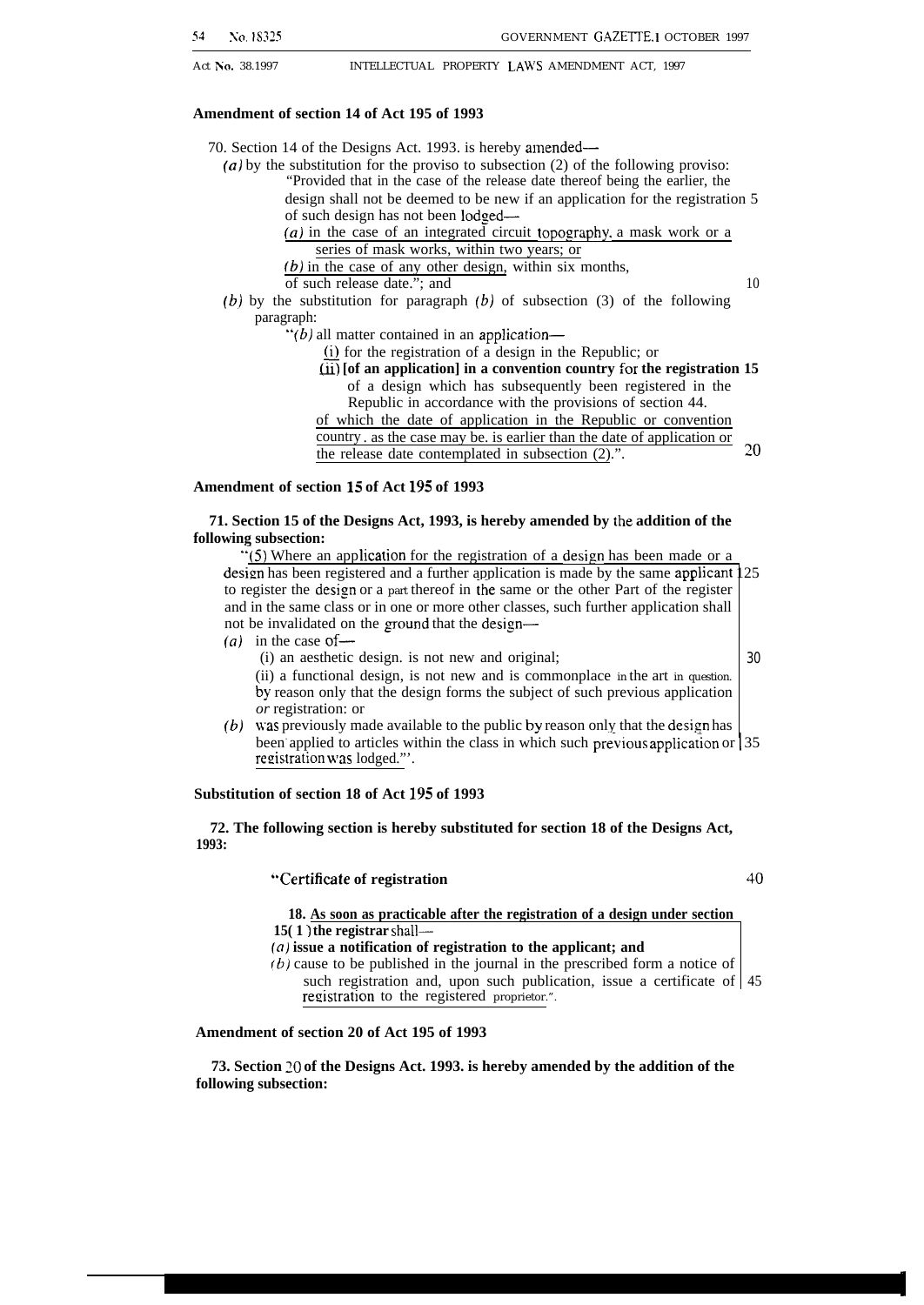$\cdot$ (3) Notwithstanding subsection (1), the rights of the registered proprietor of a registered design in the form of an integrated circuit topography shall not be infringed by a person who-

- *(a)* makes an article embodying the registered design or a design not substantially different from the registered design, for private purposes or for the sole purpose of evaluation, analysis, research or teaching;
- (b) imports or disposes of an integrated circuit embodying the registered design which has been unlawfully produced or an article incorporating such an integrated circuit and proves that at the time of acquiring the integrated circuit or article he or she was not aware and had no reasonable grounds of becoming aware that the integrated circuit or article embodied a registered design which had been unlawfully produced: Provided that when the person receives sufficient notice that the registered design was unlawfully produced. the person may dispose of any stock of such integrated circuits or articles but shall be liable to pay to the registered proprietor a sum calculated on the basis of a reasonable royalty which would have been payable by a licensee or sub-licensee in respect of the registered design concerned.". 10 15

# Amendment **of section 21 of Act 195 of 1993**

**74. Section 21** of the Designs Act, 1993, is hereby amended by the addition of the following subsection:

20

5

"(14) If the registered design in respect of which an application is made under subsection ( 1 ) for the granting of a compulsory licence is an integrated circuit topography, a mask work or a series of mask works—

- (a) subsections  $(2)(b)$ , (5), (6). (11) and (12) shall not apply;
- (b) the court shall consider that application on its merits in deciding whether or not to grant a licence as provided for in subsection (4); 25
- $(c)$  a licence granted under subsection  $(4)$  upon that application shall include a provision that, subject to adequate protection of the legitimate interests of the licensee, the licence shaIl, on application by the registered proprietor of the registered design, be terminated if the circumstances which led to its grant cease to exist and, in the opinion of the court, are unlikely to recur; and 30
- $(d)$  a licence granted under subsection  $(4)$  upon that application shall be non-exclusive and shall not be transferable except to a person to whom the business or part of the business in connection with which the rights under the licence were exercised has been transferred.".

35

# **Amendment of section 23 of Act 195 of 1993**

#### **75. Section 23 of the Designs Act, 1993, is hereby amended by the substitution for** subsection (1) of the following subsection:

**"(l )** Where, after the commencement of this Act, the registration of a design has lapsed owing to non-payment of any prescribed renewal fee within the prescribed period or the extended period referred to in section 22(2). the registered proprietor may in the prescribed manner and on payment of the prescribed fee. apply to the registrar for the restoration of such registration.". 40

#### **Amendment of section 26 of Act 195 of 1993**

**76. Section 26 of the Designs Act, 1993, is hereby amended by the substitution for** 45  $\text{vsections}(4)$  and (5) of the following subsections, respectively:

**"(4) If a correction is requested and it appears to the registrar that the correction would materially alter the scope of the document** to which the request relates and he document is open for public inspection, the registrar may require notice of the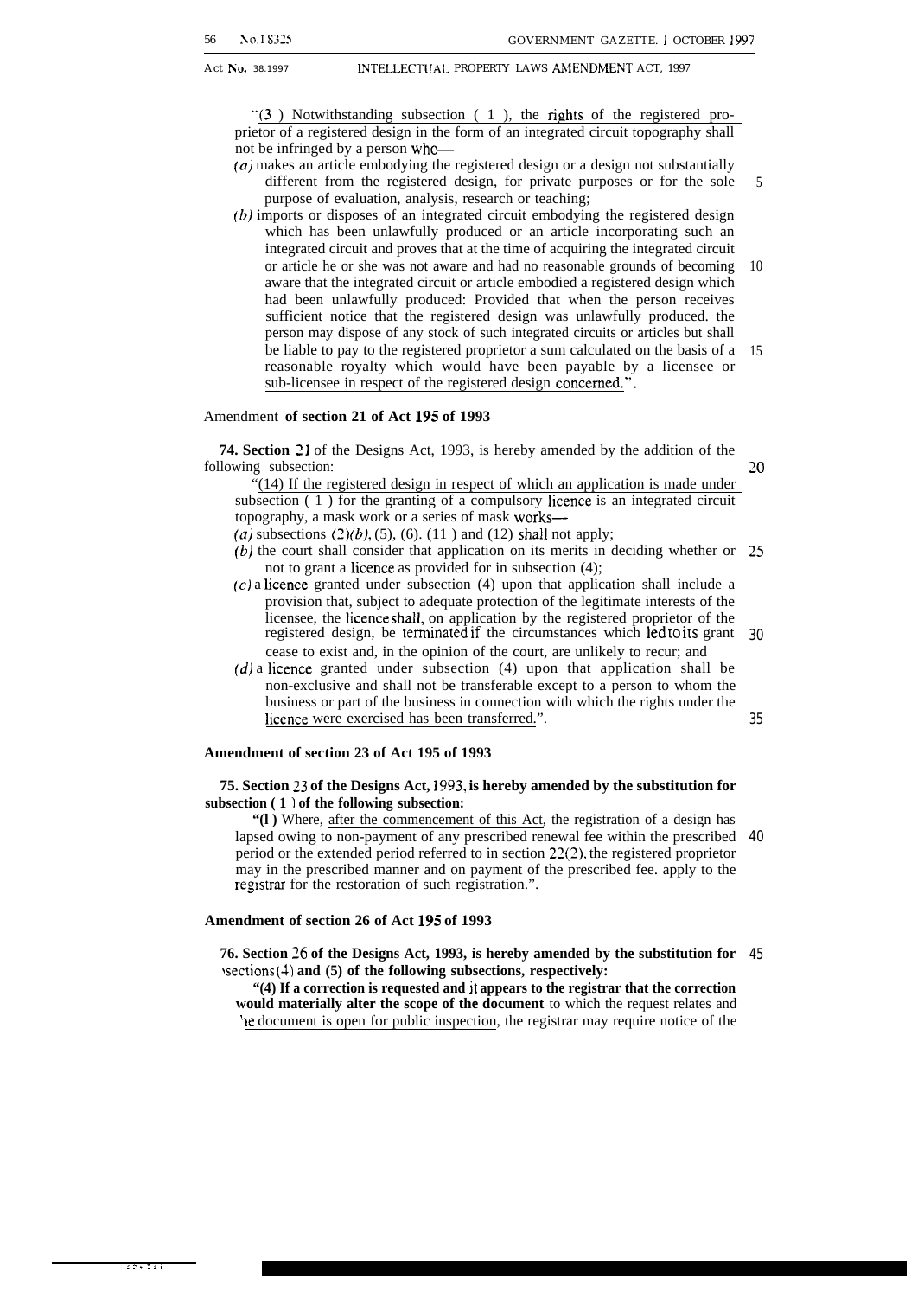10

15

Act No. 38.1997 INTELLECTUAL PROPERTY LAWS AMENDMENT ACT, 1997

request to be published in the journal and to be served upon such persons as he or she may deem necessary.

75) If the registrar has not required such notice **[has not been]** to be so published and served or, if it had been so published and served and there is no opposition to such a correction, the registrar may decide the matter or, in the latter case, refer it 5 to the court, which shall decide it as it may deem fit.".

#### **Amendment of section 27 of Act 195 of 1993**

77. Section 27 of the Designs Act, 1993, is hereby amended—

*(a)* by the substitution for paragraph (a) of subsection (3) of the following paragraph:

> *"(a)* **[Any]** If the registration of a design to be amended is open for public inspection, any person may oppose the application for amendment of the registration of the design within the prescribed time and in the prescribed manner."; and

(b) by the substitution for subsection  $(6)$  of the following subsection: "(6) No amendment of—

- (a) an application for the registration of a design, or a registration of a design, shall be allowed if—
	- (i) the effect of the amendment would be to introduce new matter or matter not in substance disclosed in the application for the registration of a design or the registration of the design before amendment; or 20
	- (ii) registration of a design as amended would include any matter not fairly based on matter disclosed in the document before amendment; 25
- (b) a registration of a design shall be allowed if—
	- (i) the effect would be to alter a registration in terms of the repealed Act from a Part A to a Part F registration; or
	- (ii) the scope of the registration after amendment would be wider than that before amendment.". 30

#### **Amendment of section 35 of Act 195 of 1993**

**78.** Section **35(3)** of the Designs Act, 1993, is hereby amended by the substitution for paragraph  $(d)$  of the following paragraph:

"(d) in lieu of damages, at the option of the plaintiff. an amount calculated on the basis of a reasonable royalty which would have been payable by [the]  $a 35$ licensee or sub-licensee in respect of the registered design concerned.".

#### **Amendment of section 44 of Act 195 of 1993**

**79.** Section 44(1 ) of the Designs Act. 1993, is hereby amended by the substitution for the words preceding paragraph *(a)* of the following words:

"An application for registration of a design [or similar right] in respect of which 40 protection has been applied for in a convention country, by way of an application for registration of a design or similar right, may be made in accordance with the provisions of this Act by the person by whom the application for protection in the convention country was made or his or her **[personal representative or]** cessionary: Provided that no application shall be made by virtue of this section after 45 the expiry of six months from the date of the application for protection in a convention country or, where more than one such application for protection has been made, from the date of the first application: Provided further that if after the filing of the first application for protection in a convention country in respect of any design or similar right, a subsequent application is filed in that country in respect of 50 the same design or similar right. such subsequent application shall be regarded as the first application in that country in respect of that design or similar right, if at the time of filing thereof—"'.